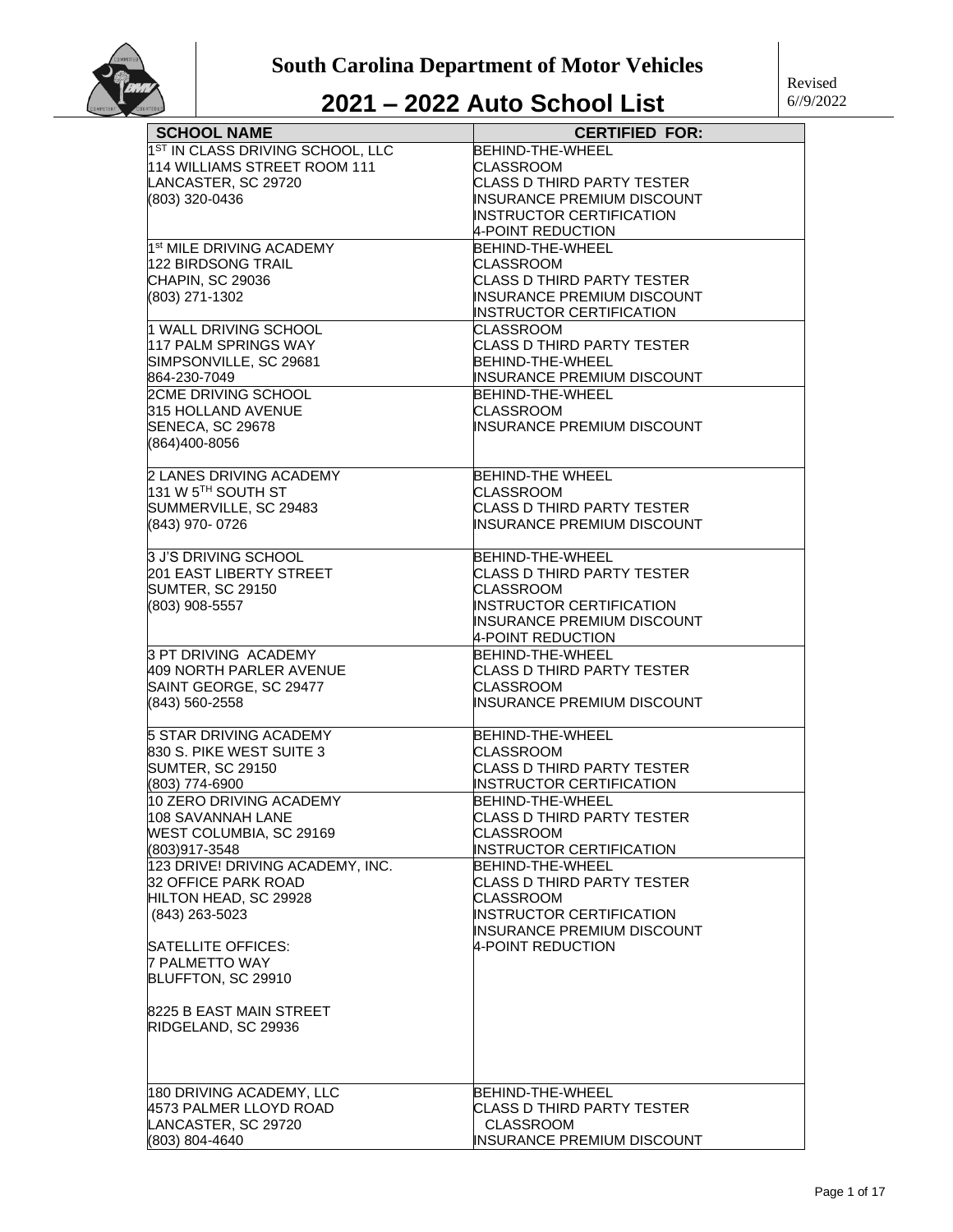

| <b>SCHOOL NAME</b>                                    | <b>CERTIFIED FOR:</b>                           |
|-------------------------------------------------------|-------------------------------------------------|
| 843 LETS DRIVE DRIVING SCHOOL                         | BEHIND-THE-WHEEL                                |
| 1016 NORTH MAIN STREET                                | <b>CLASS D THIRD PARTY TESTER</b>               |
| SUMMERVILLE, SC 29483                                 | CLASSROOM                                       |
| (843)719-5000                                         | INSTRUCTOR CERTIFICATION                        |
|                                                       | INSURANCE PREMIUM DISCOUNT                      |
|                                                       | 4-POINT REDUCTION                               |
| 911 DRIVING SCHOOL (COLUMBIA)                         | BEHIND-THE-WHEEL                                |
| 921 LONGTOWN ROAD                                     | CLASS D THIRD PARTY TESTER                      |
| SUITE E                                               | CLASSROOM                                       |
| COLUMBIA, SC 29229                                    | <b>INSTRUCTOR CERTIFICATION</b>                 |
| (803) 699-1191                                        | INSURANCE PREMIUM DISCOUNT                      |
|                                                       | 4-POINT REDUCTION                               |
| 911 DRIVING SCHOOL (FORT MILL)<br>818 TOM HALL STREET | BEHIND-THE-WHEEL<br>CLASS D THIRD PARTY TESTER  |
| <b>SUITE 116</b>                                      | CLASSROOM                                       |
| FORT MILL, SC 29715                                   | INSTRUCTOR CERTIFICATION                        |
| (803) 339-9110                                        | INSURANCE PREMIUM DISCOUNT                      |
|                                                       | 4-POINT REDUCTION                               |
| <b>BRANCH OFFICE:</b>                                 |                                                 |
| 1348 EBENEZER ROAD                                    |                                                 |
| <b>SUITE 102</b>                                      |                                                 |
| ROCK HILL, SC 29732                                   |                                                 |
| 911 DRIVING SCHOOL (GREENVILLE)                       | BEHIND-THE-WHEEL                                |
| 21 ORCHARD PARK DRIVE                                 | <b>CLASS D THIRD PARTY TESTER</b>               |
| GREENVILLE, SC 29651                                  | CLASSROOM                                       |
| (864) 289-0911                                        | INSTRUCTOR CERTIFICATION                        |
|                                                       | INSURANCE PREMIUM DISCOUNT                      |
|                                                       | 4-POINT REDUCTION                               |
| 911 DRIVING SCHOOL (HILTON HEAD)                      | BEHIND-THE-WHEEL                                |
| 22 PLANTATION DRIVE SUITE 105B                        | CLASS D THIRD PARTY TESTER                      |
| BLUFFTON, SC 29910                                    | CLASSROOM                                       |
| (843)-757-1911                                        | INSURANCE PREMIUM DISCOUNT<br>4-POINT REDUCTION |
|                                                       |                                                 |
| 911 DRIVING SCHOOL (CHARLESTON)                       | BEHIND-THE-WHEEL                                |
| 2700 HIGHWAY 17 NORTH                                 | CLASS D THIRD PARTY TESTER                      |
| SUITE 150                                             | CLASSROOM                                       |
| MT. PLEASANT, SC 29466                                | INSTRUCTOR CERTIFICATION                        |
| (843) 884-5552                                        | <b>INSURANCE PREMIUM DISCOUNT</b>               |
|                                                       | 4-POINT REDUCTION                               |
|                                                       |                                                 |
|                                                       |                                                 |
|                                                       |                                                 |
|                                                       |                                                 |
| AAAA DRIVING SCHOOL                                   | BEHIND-THE-WHEEL                                |
| 801 PELHAM SQUARE WAY                                 | CLASS D THIRD PARTY TESTER                      |
| <b>GREER, SC 29650</b>                                | CLASSROOM                                       |
|                                                       | INSURANCE PREMIUM DISCOUNT                      |
| MAILING ADDRESS:                                      |                                                 |
| POST OFFICE BOX 915                                   |                                                 |
| MAULDIN, SC 29662                                     |                                                 |
| (864) 905-5151                                        |                                                 |
| ABBIES DRIVING SCHOOL                                 | BEHIND-THE-WHEEL                                |
| 2601 READ STREET                                      | CLASS D THIRD PARTY TESTER                      |
| SUITE I-11                                            | CLASSROOM                                       |
| COLUMBIA, SC 29204                                    | INSURANCE PREMIUM DISCOUNT                      |
| (803) 788-0117<br>(803)-467-7640                      | 4-POINT REDUCTION                               |
|                                                       |                                                 |
|                                                       |                                                 |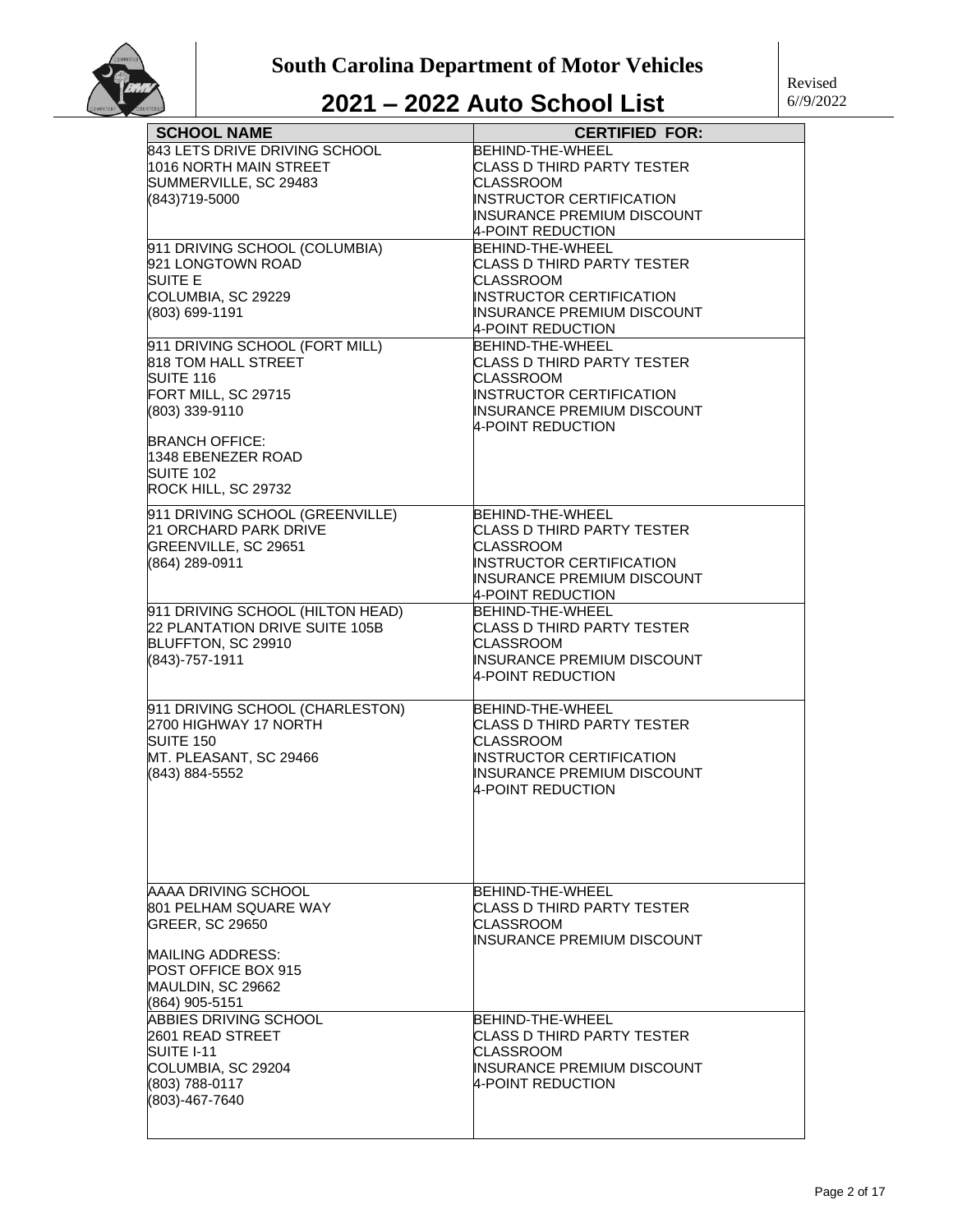

| <b>SCHOOL NAME</b>                                       | <b>CERTIFIED FOR:</b>             |
|----------------------------------------------------------|-----------------------------------|
| ABC DRIVER TRAINING SCHOOL                               | BEHIND-THE-WHEEL                  |
| 1625 CHARLESTON HWY, SUITE B                             | CLASS D THIRD PARTY TESTER        |
| WEST COLUMBIA, SC 29169                                  | CLASSROOM                         |
| (803) 354-2724                                           | INSURANCE PREMIUM DISCOUNT        |
|                                                          | 4-POINT REDUCTION                 |
| ABLES DRIVING SCHOOL                                     | BEHIND-THE-WHEEL                  |
| 800 FREEMAN ROAD                                         | CLASS D THIRD PARTY TESTER        |
| LIBERTY, SC 29657                                        | CLASSROOM                         |
| (864) 261-6866                                           | <b>INSTRUCTOR CERTIFICATION</b>   |
|                                                          | INSURANCE PREMIUM DISCOUNT        |
| <b>ACCURATE DRIVER EDUCATION</b>                         | BEHIND-THE-WHEEL                  |
| SERVICES, INC.                                           | CLASS D THIRD PARTY TESTER        |
| 1911 MICHELE COURT                                       | CLASSROOM                         |
| FLORENCE, SC 29504                                       | INSURANCE PREMIUM DISCOUNT        |
| (843) 661-2114                                           |                                   |
|                                                          |                                   |
| <b>MAILING ADDRESS:</b>                                  |                                   |
| POST OFFICE BOX 13591                                    |                                   |
| FLORENCE, SC 29504                                       |                                   |
| ACE DRIVER TRAINING                                      | BEHIND-THE-WHEEL                  |
| 100 CAMELOT DRIVE                                        | CLASS D THIRD PARTY TESTER        |
| GAFFNEY, SC 29341                                        | CLASSROOM                         |
| (864) 491-3241                                           | INSURANCE PREMIUM DISCOUNT        |
| <b>ADVANTAGE DRIVING, LLC</b>                            | BEHIND-THE-WHEEL                  |
| 7705 ST. ANDREWS ROAD                                    | CLASS D THIRD PARTY TESTER        |
| <b>IRMO, SC 29063</b>                                    | CLASSROOM                         |
| (803) 798-8400                                           | <b>INSTRUCTOR CERTIFICATION</b>   |
|                                                          | <b>INSURANCE PREMIUM DISCOUNT</b> |
| <b>MAILING ADDRESS:</b>                                  | 4-POINT REDUCTION                 |
| POST OFFICE BOX 442                                      |                                   |
| LEXINGTON, SC 29071-0442                                 |                                   |
| AFFORDABLE DRIVING ACADEMY, LLC                          | BEHIND-THE-WHEEL                  |
| 1206 NORTH POPLAR DRIVE                                  | <b>CLASS D THIRD PARTY TESTER</b> |
| SURFSIDE BEACH, SC 29575                                 | CLASSROOM                         |
| (843) 457-0090                                           | INSURANCE PREMIUM DISCOUNT        |
|                                                          | 4-POINT REDUCTION                 |
|                                                          |                                   |
| AIKEN DRIVING ACADEMY                                    | BEHIND-THE-WHEEL                  |
| 831 NEILSON STREET                                       | CLASS D THIRD PARTY TESTER        |
| <b>AIKEN SC 29803</b>                                    | CLASSROOM                         |
| (803) 335-2226                                           | IINSURANCE PREMIUM DISCOUNT       |
|                                                          |                                   |
| <b>SATELLITE OFFICE:</b>                                 |                                   |
| 147 EDGEWOOD DRIVE                                       |                                   |
| NORTH AUGUSTA, SC 29841                                  |                                   |
|                                                          |                                   |
| A JUST CAUSE DRIVER TRAINING SCHOOL,LLC BEHIND-THE-WHEEL |                                   |
| 1230 NORTH LONGSTREET STREET                             | CLASS D THIRD PARTY TESTER        |
| KINGSTREE, SC 29556                                      | <b>CLASSROOM</b>                  |
|                                                          |                                   |
| (843) 617-1151<br>(843) 372-0353                         |                                   |
|                                                          |                                   |
| ALERT DRIVER TRAINING, LLC                               | BEHIND-THE-WHEEL                  |
| VILLAGE OAK'S PROFESSIONAL PARK                          | CLASS D THIRD PARTY TESTER        |
| <b>SUITE 295</b>                                         | CLASSROOM                         |
| 1721-14 EBENEZER ROAD                                    | INSURANCE PREMIUM DISCOUNT        |
| ROCK HILL, SC 29732                                      |                                   |
| (803) 324-2578                                           |                                   |
| ANMED HEALTH REHAB HOSPITAL                              | BEHIND-THE-WHEEL                  |
| l1 SPRING BACK WAY                                       | <b>CLASSROOM</b>                  |
| ANDERSON, SC 29621                                       |                                   |
| (864) 716-2600                                           |                                   |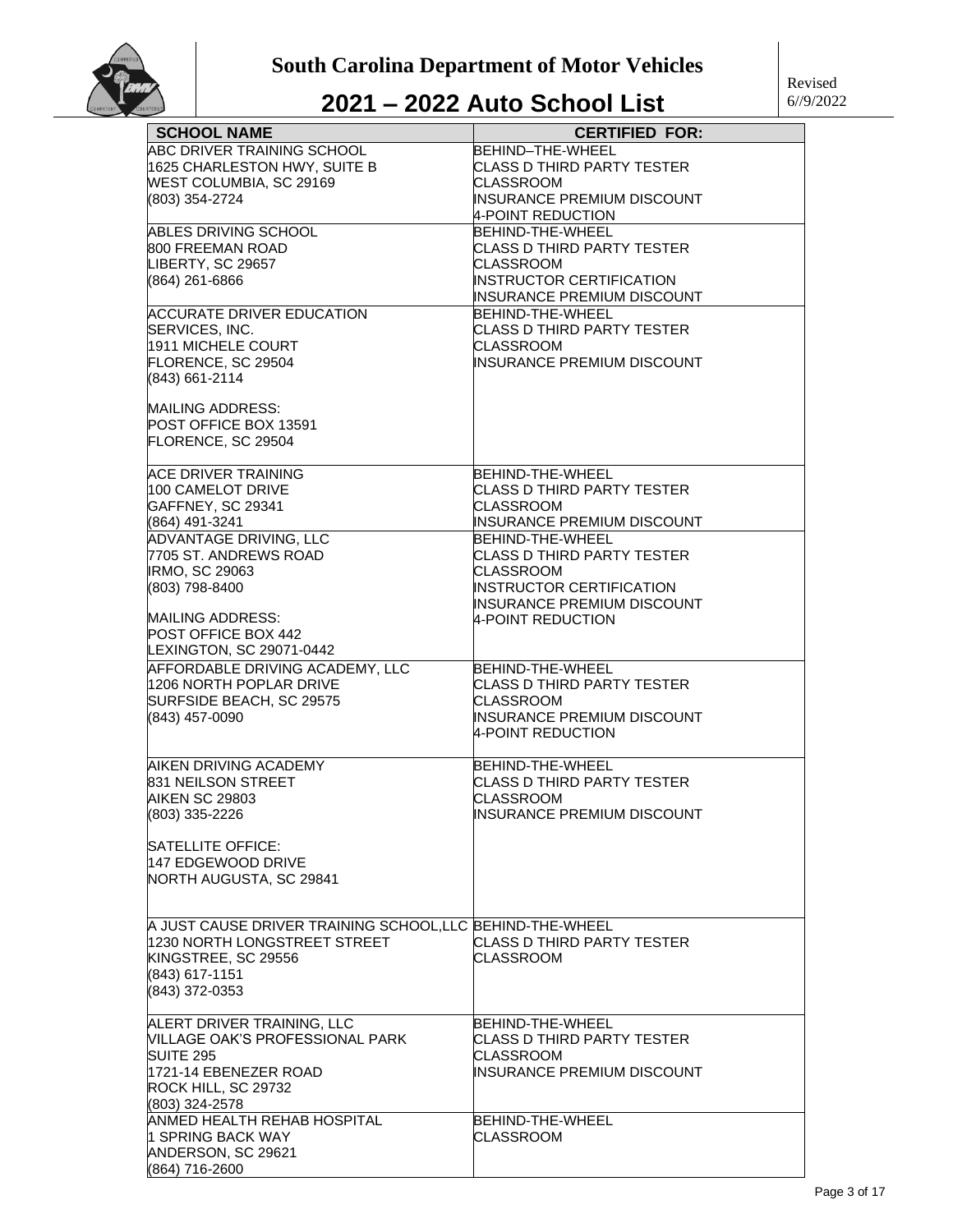| <b>SCHOOL NAME</b>                | <b>CERTIFIED FOR:</b>             |
|-----------------------------------|-----------------------------------|
| ANOINTED HANDS DRIVING ACADEMY    | <b>BEHIND-THE-WHEEL</b>           |
| 104 NOTTINGHAM LANE               | CLASS D THIRD PARTY TESTER        |
| GREENWOOD, SC 29649               | CLASSROOM                         |
| (864) 554-8408                    | <b>INSTRUCTOR CERTIFICATION</b>   |
|                                   | <b>4-POINT REDUCTION</b>          |
|                                   |                                   |
| A-LORD ASHLEY DRIVING SCHOOL      | BEHIND-THE-WHEEL                  |
| 205 N. GOOSE CREEK BLV #113       | CLASS D THIRD PARTY TESTER        |
| GOOSE CREEK, SC 29445             | <b>CLASSROOM</b>                  |
| (843) 824-2040                    | <b>INSTRUCTOR CERTIFICATION</b>   |
|                                   | <b>INSURANCE PREMIUM DISCOUNT</b> |
| <b>RESIDENT ADDRESS:</b>          | 4-POINT REDUCTION                 |
| 404 MOUNTAIN LAUREL CREEK         |                                   |
| GOOSE CREEK, SC 29445             |                                   |
|                                   |                                   |
|                                   |                                   |
| A PLUS (+) DRIVER TRAINING SCHOOL | BEHIND-THE-WHEEL                  |
| 6560 MONTGOMERY ROAD              | CLASS D THIRD PARTY TESTER        |
| LAKE WYLIE, SC 29710              | <b>CLASSROOM</b>                  |
| (803) 371-4791                    | <b>INSURANCE PREMIUM DISCOUNT</b> |
| A& R DRIVER TRAINING SCHOOL       | BEHIND-THE-WHEEL                  |
| 2260 MAGNOLIA STREET              | CLASS D THIRD PARTY TESTER        |
| ORANGEBURG, SC 29115              | CLASSROOM                         |
| (803) 290-8688                    | <b>INSURANCE PREMIUM DISCOUNT</b> |
|                                   | <b>INSTRUCTOR CERTIFICATION</b>   |
| ARRIVE ALIVE DRIVING ACADEMY, LLC | BEHIND-THE-WHEEL                  |
| 3817 AMORITE ROAD                 | <b>CLASS D THIRD PARTY TESTER</b> |
| MULLINS, SC 29574                 | <b>CLASSROOM</b>                  |
| (843) 618-1462                    | INSURANCE PREMIUM DISCOUNT        |
|                                   |                                   |
| <b>SATELLITE OFFICE:</b>          |                                   |
| 414 WEST MAIN STREET              |                                   |
| LAKE CITY, SC 29560               |                                   |
| ASCEND DRIVING SCHOOL             | <b>BEHIND-THE-WHEEL</b>           |
| 16 MAYFLOWER AVE                  | CLASS D THIRD PARTY TESTER        |
| GREENVILLE, SC 29605              | <b>CLASSROOM</b>                  |
| (843) 906-8164                    | INSURANCE PREMIUM DISCOUNT        |
|                                   | 4-POINT REDUCTION                 |
| <b>ATKINSON DRIVER TRAINING</b>   | BEHIND-THE-WHEEL                  |
| 607 GARDEN AVE                    | CLASS D THIRD PARTY TESTER        |
| GEORGETOWN, SC 29440              | <b>CLASSROOM</b>                  |
| (843)325-9589                     | <b>INSURANCE PREMIUM DISCOUNT</b> |
|                                   |                                   |
| ATLAS DRIVING SCHOOL              | BEHIND-THE-WHEEL                  |
| 477 E BLACKSTOCK RD UNIT #5       | CLASS D THIRD PARTY TESTER        |
| SPARTANBURG, SC 29301             | CLASSROOM                         |
| (864) 580-2011                    | <b>INSTRUCTOR CERTIFICATION</b>   |
|                                   | <b>INSURANCE PREMIUM DISCOUNT</b> |
| MAILING ADDRESS:                  | 4-POINT REDUCTION                 |
| 589 OLD SPARTANBURG HWY           |                                   |
| WELLFORD, SC 29385                |                                   |
| AUTO-SAFE DRIVING SCHOOL, INC     | BEHIND-THE-WHEEL                  |
| 209 PINE KNOLL DRIVE SUITE A      | CLASS D THIRD PARTY TESTER        |
|                                   | <b>CLASSROOM</b>                  |
| GREENVILLE, SC 29609              | INSTRUCTOR CERTIFICATION          |
| (864) 297-0003                    |                                   |
|                                   | INSURANCE PREMIUM DISCOUNT        |
|                                   | 4-POINT REDUCTION                 |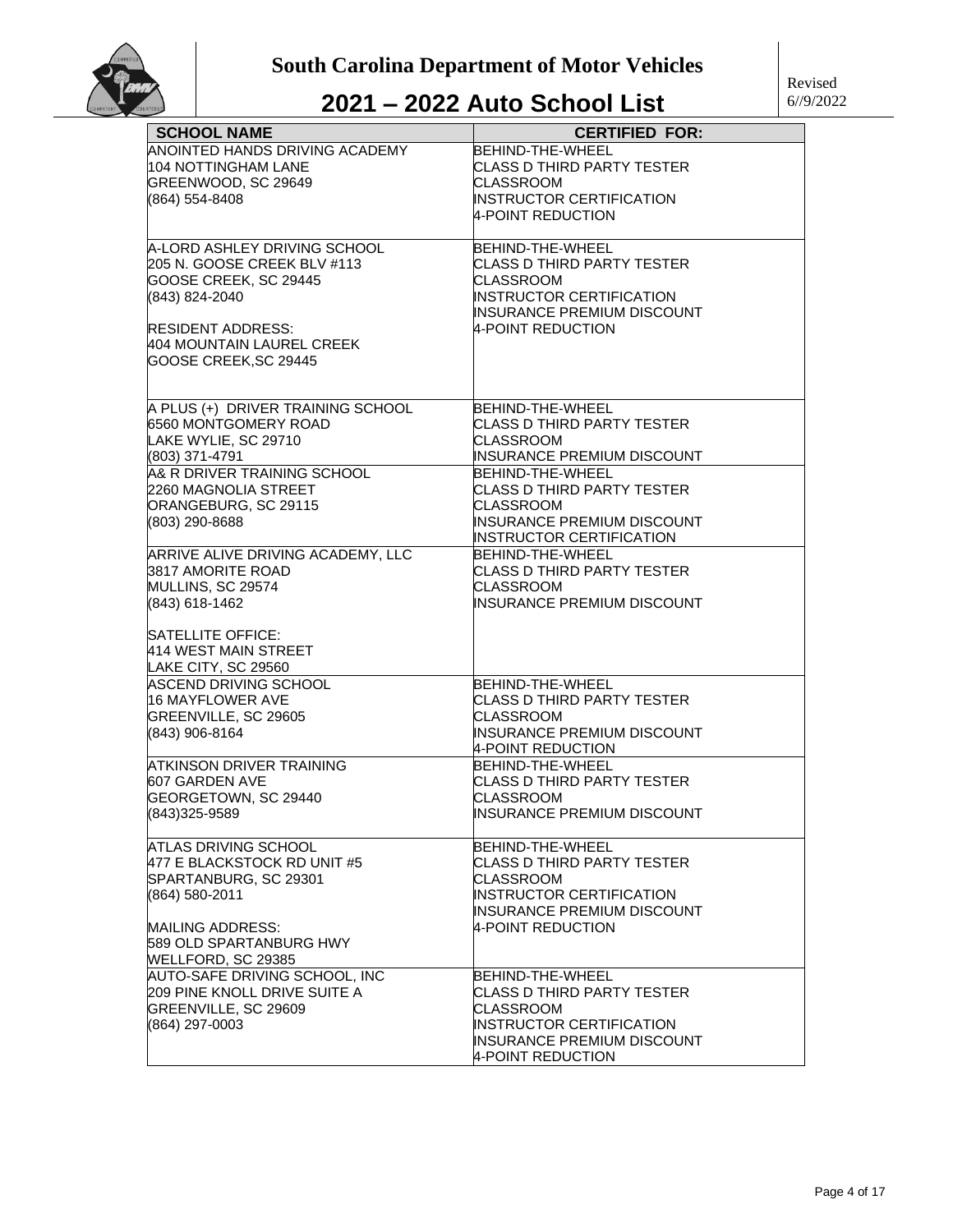| <b>SCHOOL NAME</b>                              | <b>CERTIFIED FOR:</b>                          |
|-------------------------------------------------|------------------------------------------------|
| AWARENESS DRIVING SCHOOL                        | <b>BEHIND-THE-WHEEL</b>                        |
| 130 WEBBS POND ROAD                             | CLASS D THIRD PARTY TESTER                     |
| WILLISTON, SC 29853                             | <b>CLASSROOM</b>                               |
| (803) 671-0524                                  | INSURANCE PREMIUM DISCOUNT                     |
|                                                 | 4-POINT REDUCTION                              |
| <b>SATELLITE OFFICE:</b>                        |                                                |
| 223 HIGHLAND ST                                 |                                                |
| VARNVILLE, SC 29944                             |                                                |
|                                                 |                                                |
| <b>MAILING ADDRESS:</b>                         |                                                |
| POST OFFICE BOX 42                              |                                                |
| MONTMORENCI, SC 29839                           |                                                |
| BACK TO BASICS DRIVING SCHOOL, LLC              | BEHIND-THE-WHEEL                               |
| 845 FALLOW ROAD                                 | CLASS D THIRD PARTY TESTER                     |
| GASTON, SC 29053                                | CLASSROOM                                      |
| (803)422-6358                                   | INSTRUCTOR CERTIFICATION                       |
|                                                 | INSURANCE PREMIUM DISCOUNT                     |
|                                                 |                                                |
| <b>BALDWIN POINT REDUCTION &amp; DRIVER</b>     | BEHIND-THE-WHEEL                               |
| TRAINING, INC.                                  | CLASS D THIRD PARTY TESTER                     |
| 3700 BALDWIN ROAD                               | CLASSROOM                                      |
| COLUMBIA, SC 29204                              | <b>INSTRUCTOR CERTIFICATION</b>                |
| (803) 786-5230                                  | INSURANCE PREMIUM DISCOUNT                     |
|                                                 | 4-POINT REDUCTION                              |
| <b>SATELLITE OFFICE:</b>                        |                                                |
| 5721 HWY 302 EDMUND HWY                         |                                                |
| LEXINGTON, SC 29073                             |                                                |
|                                                 |                                                |
| 1001 ST PETERS RD                               |                                                |
| LEXINGTON, SC 29072                             |                                                |
| BEACH DRIVING SCHOOL, LLC                       | BEHIND-THE-WHEEL                               |
| 104 CYPRESS POINT                               | CLASS D THIRD PARTY TESTER                     |
| <b>UNIT 104</b>                                 | <b>CLASSROOM</b>                               |
| MYRTLE BEACH, SC 29579                          | INSURANCE PREMIUM DISCOUNT                     |
| (843) 222-6447                                  | 4-POINT REDUCTION                              |
| BEAM'S AA DRIVER TRAINING, LLC<br>122 BEAM ROAD | BEHIND-THE-WHEEL<br>CLASS D THIRD PARTY TESTER |
| BLACKSBURG, SC 29702                            | <b>CLASSROOM</b>                               |
| (864)505-1868                                   | INSURANCE PREMIUM DISCOUNT                     |
| BEE SAFE DRIVING ACADEMY                        | BEHIND-THE-WHEEL                               |
| 1115 LITTLE STREET                              | <b>CLASSROOM</b>                               |
| <b>CAMDEN, SC 29020</b>                         | INSURANCE PREMIUM DISCOUNT                     |
| (803) 513-6474                                  | 4-POINT REDUCTION                              |
| BEE SAFE DRIVING SCHOOL                         | BEHIND-THE-WHEEL                               |
| 537 ALBATROSS ROAD                              | CLASS D THIRD PARTY TESTER                     |
| EASLEY, SC 29640                                | <b>INSTRUCTOR CERTIFICATION</b>                |
| (864) 897-9297                                  | CLASSROOM                                      |
|                                                 |                                                |
| BEHIND THE WHEEL, LLC                           | BEHIND-THE-WHEEL                               |
| <b>20 FIELDFARE WAY</b>                         | CLASS D THIRD PARTY TESTER                     |
| CHARLESTON, SC 29414                            | CLASSROOM                                      |
| (843)996-4032                                   | INSTRUCTOR CERTIFICATION                       |
|                                                 | INSURANCE PREMIUM DISCOUNT                     |
|                                                 | 4-POINT REDUCTION                              |
|                                                 |                                                |
| <b>BOYTER'S DRIVING SCHOOL</b>                  | BEHIND-THE-WHEEL                               |
| 20 E. SUMMIT DR.                                | <b>CLASS D THIRD PARTY TESTER</b>              |
| WARE SHOALS, SC 29692                           | CLASSROOM                                      |
| (864)980-5983                                   | INSTRUCTOR CERTIFICATION                       |
|                                                 | INSURANCE PREMIUM DISCOUNT                     |
| BREEZY'S DRIVING SCHOOL                         | BEHIND-THE-WHEEL                               |
| 741 BULTMAN DRIVE #23                           | CLASS D THIRD PARTY TESTER                     |
| <b>SUMTER, SC 29150</b>                         | CLASSROOM                                      |
| (803) 236-2589                                  | INSURANCE PREMIUM DISCOUNT                     |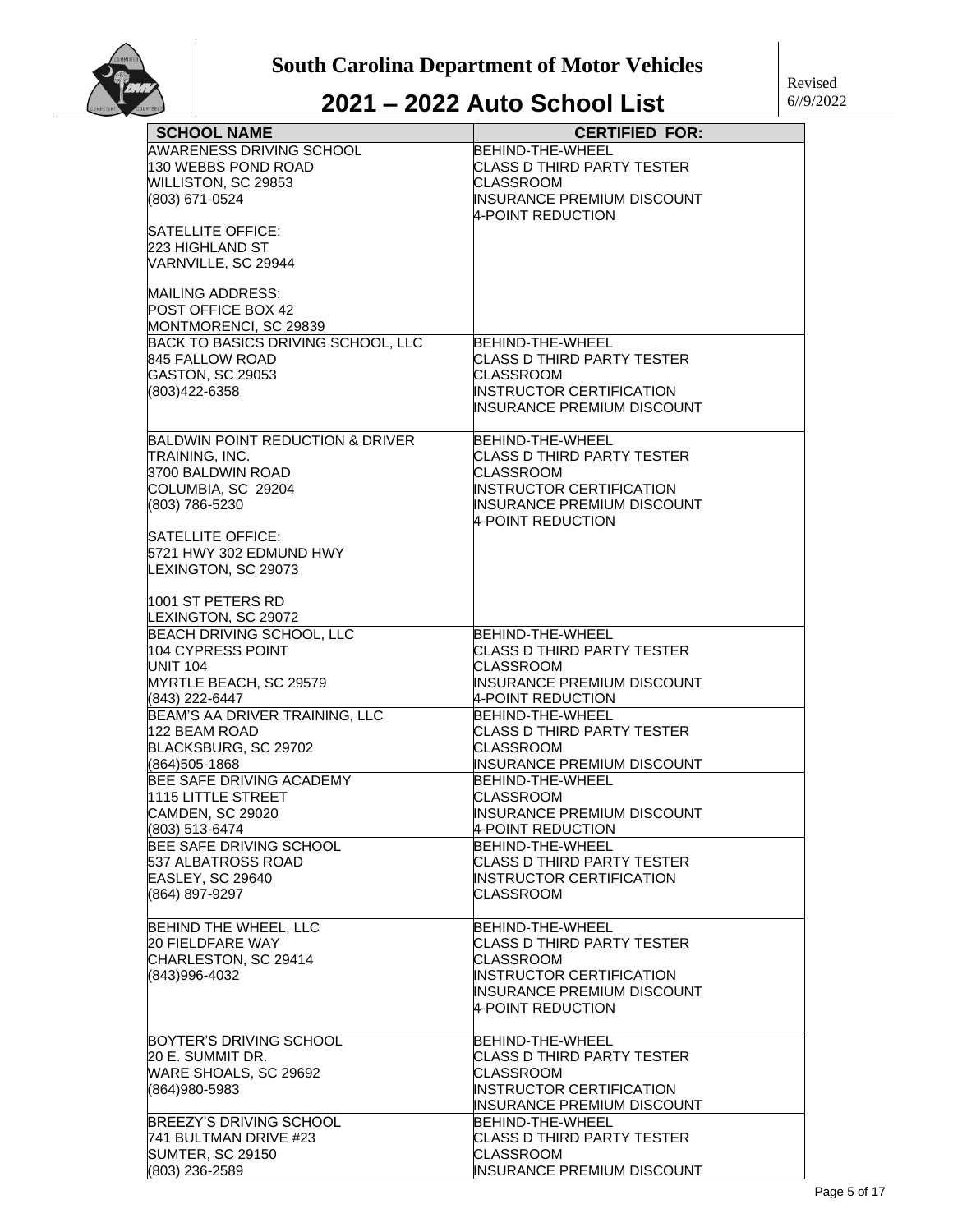

| <b>SCHOOL NAME</b>                    | <b>CERTIFIED FOR:</b>                                                |
|---------------------------------------|----------------------------------------------------------------------|
| <b>BUDGET DRIVING SCHOOL</b>          | BEHIND-THE-WHEEL                                                     |
| 2801 WADE HAMPTON BLVD                | CLASS D THIRD PARTY TESTER                                           |
| <b>SUITE 203</b>                      | CLASSROOM                                                            |
| TAYLORS, SC 29687                     | <b>INSTRUCTOR CERTIFICATION</b>                                      |
| (864) 297-0228                        | INSURANCE PREMIUM DISCOUNT                                           |
| C & R PREP DRIVING ACADEMY, LLC       | <b>BEHIND-THE-WHEEL</b>                                              |
| 3204 SPIRAL LANE                      | <b>CLASSROOM</b>                                                     |
| EFFINGHAM, SC 29541                   | INSURANCE PREMIUM DISCOUNT                                           |
| (843) 260-0546                        |                                                                      |
|                                       |                                                                      |
| CALCUTT'S DRIVING SCHOOL, LLC         | BEHIND-THE-WHEEL                                                     |
| 11881 OLD PEE DEE RD                  | CLASSROOM                                                            |
| HEMMINGWAY, SC 29554                  | INSURANCE PREMIUM DISCOUNT                                           |
| (843) 625-9724                        | CLASS D THIRD PARTY TESTER                                           |
|                                       |                                                                      |
| CALHOUN FALLS DRIVING SCHOOL          | BEHIND-THE-WHEEL                                                     |
| 205 EDGEFIELD ST                      | CLASSROOM                                                            |
| CALHOUN FALLS, SC 29628               |                                                                      |
| (864) 378-2283                        |                                                                      |
| CAMPBELL'S DRIVING SCHOOL, INC.       | BEHIND-THE-WHEEL                                                     |
| 405 21 <sup>ST</sup> AVENUE NORTH     | CLASS D THIRD PARTY TESTER                                           |
| NORTH MYRTLE BEACH, SC 29582          | <b>CLASSROOM</b>                                                     |
| (843) 902-6902                        | INSURANCE PREMIUM DISCOUNT                                           |
| CAROLINA DRIVING SCHOOL, INC.         | <b>BEHIND-THE-WHEEL</b>                                              |
| 1208 WOOD COURT                       | CLASS D THIRD PARTY TESTER                                           |
| HARTSVILLE, SC 29550                  | <b>CLASSROOM</b>                                                     |
| (843) 332-6620                        | <b>INSTRUCTOR CERTIFICATION</b>                                      |
|                                       | INSURANCE PREMIUM DISCOUNT                                           |
|                                       | 4-POINT REDUCTION                                                    |
| <b>CAROLINA-THOMAS BUSINESS GROUP</b> | <b>CLASS D THIRD PARTY TESTER</b>                                    |
| <b>2 VALKYRIE CIRCLE</b>              | CLASSROOM ONLY                                                       |
| COLUMBIA, SC 29229                    | INSURANCE PREMIUM DISCOUNT                                           |
| (803) 238-6833                        | 4-POINT REDUCTION                                                    |
| CAROLINA TRAFFIC SCHOOL, LLC          | CLASSROOM ONLY                                                       |
| 1053 LONDON STREET                    | INSURANCE PREMIUM DISCOUNT                                           |
| MYRTLE BEACH, SC 29579                | 4-POINT REDUCTION                                                    |
| (843) 475-9615                        |                                                                      |
| CARROLL'S BLUE LINE DRIVING ACADEMY   | <b>BEHIND-THE-WHEEL</b>                                              |
| 409 GREENE STREET                     | CLASS D THIRD PARTY TESTER                                           |
| CHERAW, SC 29520                      | CLASSROOM                                                            |
| (843) 921-6226                        | INSURANCE PREMIUM DISCOUNT                                           |
| CHAMPIONSHIP DRIVING SCHOOL (MAIN)    | <b>BEHIND-THE-WHEEL</b>                                              |
| 1053 HWY 1 SOUTH                      | CLASS D THIRD PARTY TESTER                                           |
| SUITE <sub>5</sub>                    | <b>CLASSROOM</b>                                                     |
| LUGOFF, SC 29078                      | <b>INSTRUCTOR CERTIFICATION</b><br><b>INSURANCE PREMIUM DISCOUNT</b> |
| (803) 463-9086                        | 4-POINT REDUCTION                                                    |
| 10500 WILSON BLVD (SATELLITE)         |                                                                      |
| BLYTHEWOOD, SC 29016                  |                                                                      |
|                                       |                                                                      |
|                                       |                                                                      |
| 108 W. KANSAS STREET (SATELLITE)      |                                                                      |
| <b>FLORENCE, SC</b>                   |                                                                      |
|                                       |                                                                      |
| 7167 BRYHAWKE CIRCLE SUITE B          |                                                                      |
| NORTH CHARLESTON, SC 29418            |                                                                      |
|                                       |                                                                      |
| 124 GAUSETOWN RD                      |                                                                      |
| KINGSTREE, SC 29556                   |                                                                      |
|                                       |                                                                      |
|                                       |                                                                      |
|                                       |                                                                      |
|                                       |                                                                      |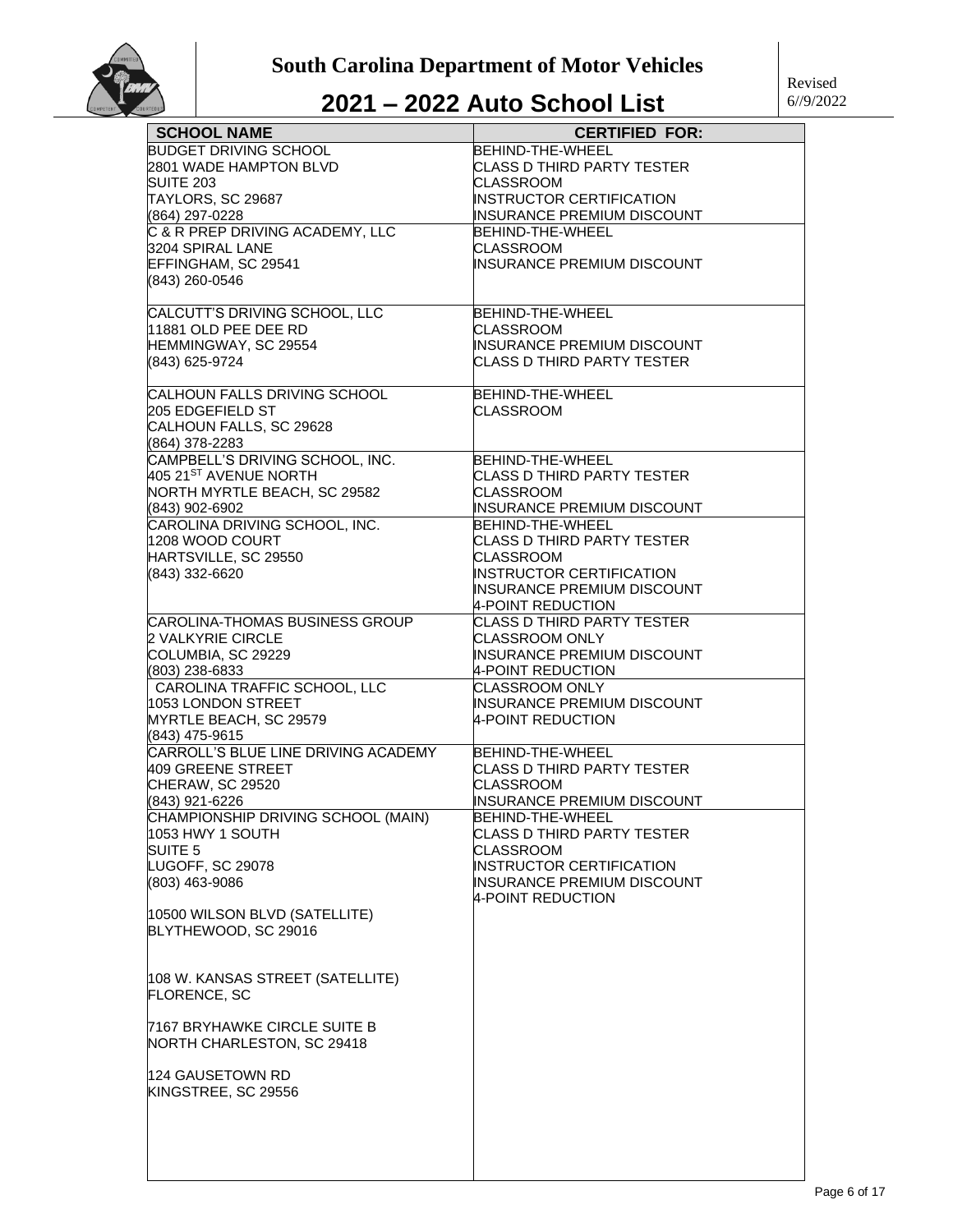

| <b>SCHOOL NAME</b>                          | <b>CERTIFIED FOR:</b>                                 |
|---------------------------------------------|-------------------------------------------------------|
| CHESTERFIELD DRIVING SCHOOL, LLC            | BEHIND-THE-WHEEL                                      |
| 717 WEST MAIN STREET                        | <b>CLASS D THIRD PARTY TESTER</b>                     |
| CHESTERFIELD, SC 29709                      | <b>CLASSROOM</b>                                      |
| (843) 680-0413                              | INSURANCE PREMIUM DISCOUNT                            |
| CJK SECURITY DRIVING SCHOOL                 | BEHIND-THE-WHEEL                                      |
| 700 N.E. MAIN ST. STE. 2                    | <b>CLASS D THIRD PARTY TESTER</b><br><b>CLASSROOM</b> |
| SIMPSONVILLE, SC 29681<br>(864)872-2086     | INSURANCE PREMIUM DISCOUNT                            |
| <b>COACHES DRIVING ACADEMY</b>              | BEHIND-THE-WHEEL                                      |
| 325 WEST MAIN STREET                        | CLASSROOM                                             |
| LEXINGTON, SC 29072                         | INSTRUCTOR CERTIFICATION                              |
| (843) 761-6177                              | INSURANCE PREMIUM DISCOUNT                            |
|                                             |                                                       |
| SATELLITE OFFICE:                           |                                                       |
| 229 BAYLOR COURT<br>MONCKS CORNER, SC 29461 |                                                       |
|                                             |                                                       |
|                                             |                                                       |
| COMPLETE STOP! DRIVING ACADEMY              | BEHIND-THE-WHEEL                                      |
| 608 S. WALNUT STREET                        | <b>CLASSROOM</b>                                      |
| PAMPLICO, SC 29583                          | INSURANCE PREMIUM DISCOUNT                            |
| (843)409-7343                               |                                                       |
| C.O.P.S. DRIVING ACADEMY                    | BEHIND-THE-WHEEL                                      |
| 262 GRACES WAY                              | <b>CLASS D THIRD PARTY TESTER</b><br>CLASSROOM        |
| COLUMBIA, SC 29229<br>(803) 419-8956        | INSTRUCTOR CERTIFICATION                              |
|                                             | INSURANCE PREMIUM DISCOUNT                            |
| <b>BRANCH OFFICE:</b>                       | 4-POINT REDUCTION                                     |
| 135 SOUTH HAMPTON STREET                    |                                                       |
| KERSHAW, SC 29067                           |                                                       |
| CRUISE CONTROL DRIVING SCHOOL, INC.         | BEHIND-THE-WHEEL                                      |
| 1915 OLD TROLLY ROAD                        | CLASS D THIRD PARTY TESTER                            |
| SUMMERVILLE, SC 29456<br>(843)-875-0930     | <b>CLASSROOM</b><br>INSURANCE PREMIUM DISCOUNT        |
|                                             | 4-POINT REDUCTION                                     |
| CSRA DRIVING SCHOOL                         | BEHIND-THE-WHEEL                                      |
| 172 SHORTCUT ROAD                           | CLASSROOM                                             |
| NORTH AUGUSTA, SC 29860                     | INSURANCE PREMIUM DISCOUNT                            |
| (803) 624-0191                              |                                                       |
|                                             |                                                       |
| DAVIS DRIVING ACADEMY                       | BEHIND-THE-WHEEL                                      |
| 317 LONE OAK ROAD                           | <b>CLASS D THIRD PARTY TESTER</b>                     |
| ANDERSON, SC 29621                          | <b>CLASSROOM</b>                                      |
| (864) 965-8734                              | INSTRUCTOR CERTIFICATION                              |
|                                             |                                                       |
| DIVINE FAVOR DRIVING SCHOOL                 | BEHIND-THE-WHEEL                                      |
| 5488 JEFFERIES HWY                          | CLASS D THIRD PARTY TESTER                            |
| WALTERBORO, SC 29488                        | CLASSROOM                                             |
| (843) 599-2896                              | INSURANCE PREMIUM DISCOUNT                            |
| <b>MAILING ADDRESS:</b>                     | 4-POINT REDUCTION                                     |
| POST OFFICE BOX 2273                        |                                                       |
| WALTERBORO, SC 29488                        |                                                       |
| DRIVE ALERT TRAINING ACADEMY, LLC           | BEHIND-THE-WHEEL                                      |
| 1325 MILLER ROAD                            | CLASS D THIRD PARTY TESTER                            |
| SUITE L                                     | <b>CLASSROOM</b>                                      |
| GREENVILLE, SC 29607                        | 4 POINT REDUCTION                                     |
| (864) 297-7878                              | INSTRUCTOR CERTIFICATION                              |
|                                             | INSURANCE PREMIUM DISCOUNT                            |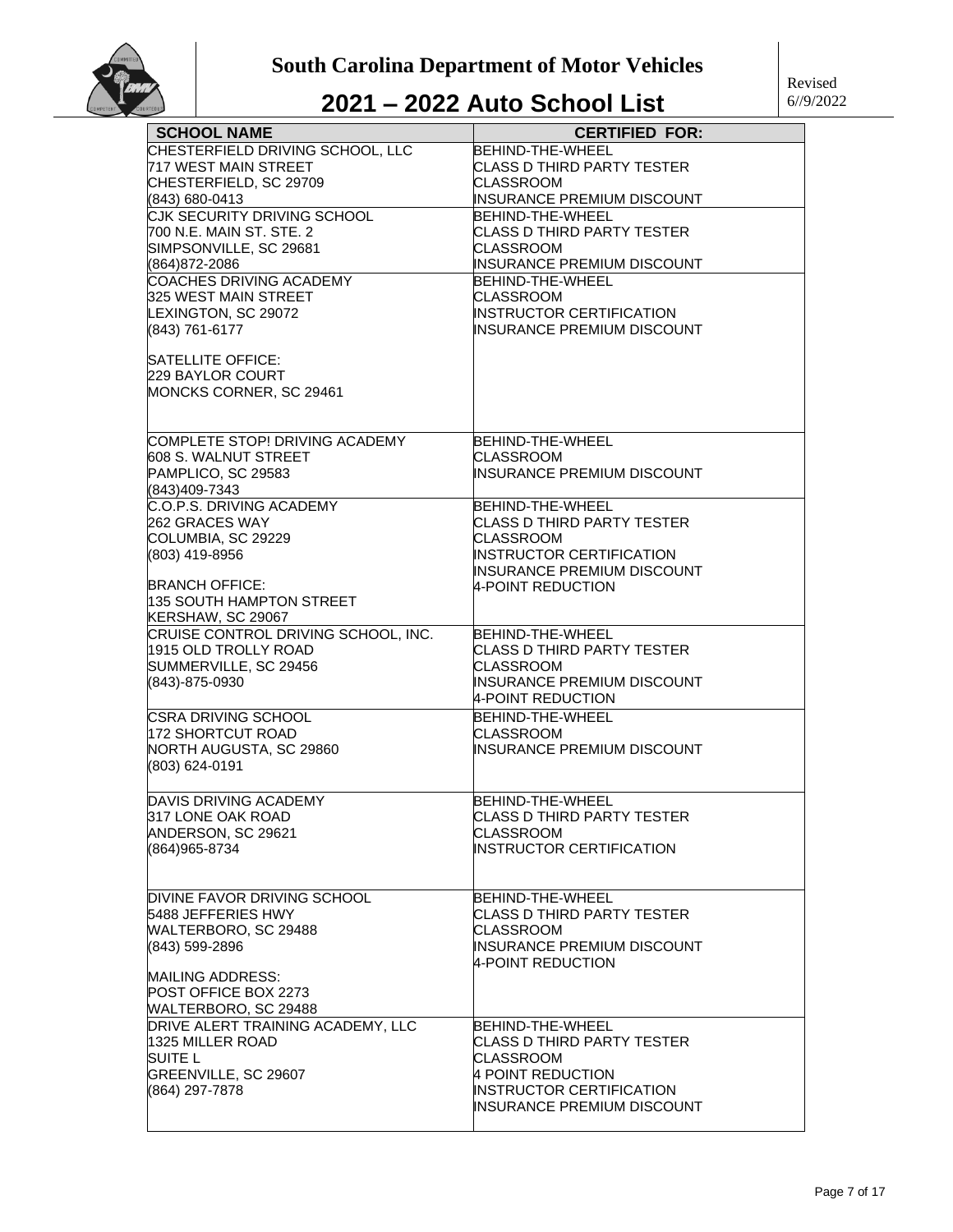

| <b>SCHOOL NAME</b>                                     | <b>CERTIFIED FOR:</b>                               |
|--------------------------------------------------------|-----------------------------------------------------|
| <b>DRIVEEZ LLC</b>                                     | BEHIND-THE-WHEEL                                    |
| 9241 UNIVERSITY BLVD                                   | <b>CLASS D THIRD PARTY TESTER</b>                   |
| <b>SUITE B2</b>                                        | <b>CLASSROOM</b>                                    |
| NORTH CHARLESTON, SC 29406                             | 4 POINT REDUCTION                                   |
| (843)568-1866                                          | INSURANCE PREMIUM DISCOUNT                          |
| DRIVER EDUCATION ACHIEVED, LLC                         | BEHIND-THE-WHEEL                                    |
| 1987 JASPER STREET                                     | CLASS D THIRD PARTY TESTER CLASSROOM                |
| GEORGETOWN, SC 29440                                   | <b>INSURANCE PREMIUM DISCOUNT</b>                   |
| (843) 344-6910                                         | <b>INSTRUCTOR CERTIFICATION</b><br>BEHIND-THE-WHEEL |
| DRIVE4LIFEDRIVING ACADEMY, LLC<br>1721 E. GEORGIA ROAD | <b>CLASS D THIRD PARTY TESTER</b>                   |
| WOODRUFF, SC 29388                                     | <b>CLASSROOM</b>                                    |
| (864) 304-7118                                         | <b>INSURANCE PREMIUM DISCOUNT</b>                   |
|                                                        | <b>INSTRUCTOR CERTIFICATION</b>                     |
|                                                        | 4-POINT REDUCTION                                   |
| DRIVE SAFE DRIVING ACADEMY, LLC                        | BEHIND-THE-WHEEL                                    |
| 911 HIGHWAY 1 SOUTH                                    | <b>CLASS D THIRD PARTY TESTER</b>                   |
| LUGOFF, SC 29078                                       | <b>CLASSROOM</b>                                    |
| (803) 438-9437                                         | <b>INSTRUCTOR CERTIFICATION</b>                     |
|                                                        | <b>INSURANCE PREMIUM DISCOUNT</b>                   |
|                                                        | 4-POINT REDUCTION                                   |
| DRIVERS EDGE DRIVING SCHOOL, LLC                       | BEHIND-THE-WHEEL                                    |
| 2168 HIGHWAY 17A                                       | CLASSROOM                                           |
| MONCKS CORNER, SC 29461                                | <b>INSURANCE PREMIUM DISCOUNT</b>                   |
| (843)749-2197                                          |                                                     |
| DRIVING 101                                            | BEHIND-THE-WHEEL                                    |
| 118 HAMPTON RIDGE ROAD                                 | CLASS D THIRD PARTY TESTER                          |
| CONWAY, SC 29527                                       | <b>CLASSROOM</b>                                    |
| (843) 446-5111                                         | <b>INSTRUCTOR CERTIFICATION</b>                     |
| (843) 397-9211                                         | <b>INSURANCE PREMIUM DISCOUNT</b>                   |
|                                                        | 4-POINT REDUCTION                                   |
| <b>MAILING ADDRESS</b>                                 |                                                     |
| 118 HAMPTON RIDGE RD                                   |                                                     |
| CONWAY, SC 29527                                       |                                                     |
| SATELLITE OFFICES:                                     |                                                     |
| 4207-C SEA MOUNTAIN HWY                                |                                                     |
| LITTLE RIVER, SC 29566                                 |                                                     |
| 10764-10 HWY 107                                       |                                                     |
| MYRTLE BEACH, SC 29588                                 |                                                     |
| DUTCH FORK DRIVING SCHOOL                              | BEHIND-THE-WHEEL                                    |
| 1724 SHADY GROVE ROAD                                  | ICLASS D THIRD PARTY TESTER                         |
| <b>IRMO, SC 29063</b>                                  | <b>CLASSROOM</b>                                    |
| (803) 407-1600                                         | INSURANCE PREMIUM DISCOUNT                          |
| <b>EAGLE EYE DRIVING ACADEMY</b>                       | BEHIND-THE-WHEEL                                    |
| 4500 POND BRANCH ROAD                                  | <b>CLASS D THIRD PARTY TESTER</b>                   |
| LEESVILLE, SC 29070                                    | <b>CLASSROOM</b>                                    |
| (803) 730-7943                                         | INSTRUCTOR CERTIFICATION                            |
|                                                        | INSURANCE PREMIUM DISCOUNT                          |
| <b>ELITE DRIVER TRAINING</b>                           | BEHIND-THE-WHEEL                                    |
| 312 GRIFFIN CREEK ROAD                                 | <b>CLASSROOM</b>                                    |
| GADSDEN, SC. 29052                                     | <b>INSURANCE PREMIUM DISCOUNT</b>                   |
| (803) 960-0178                                         |                                                     |
| <b>EMILY'S DRIVING SCHOOL</b>                          | BEHIND-THE-WHEEL                                    |
| 7356 GARNER'S FERRY ROAD                               | CLASS D THIRD PARTY TESTER                          |
| <b>SUITE 225</b>                                       | <b>CLASSROOM</b>                                    |
| COLUMBIA, SC 29209                                     | <b>INSTRUCTOR CERTIFICATION</b>                     |
| (803) 665-0440                                         | INSURANCE PREMIUM DISCOUNT                          |
|                                                        | 4-POINT REDUCTION                                   |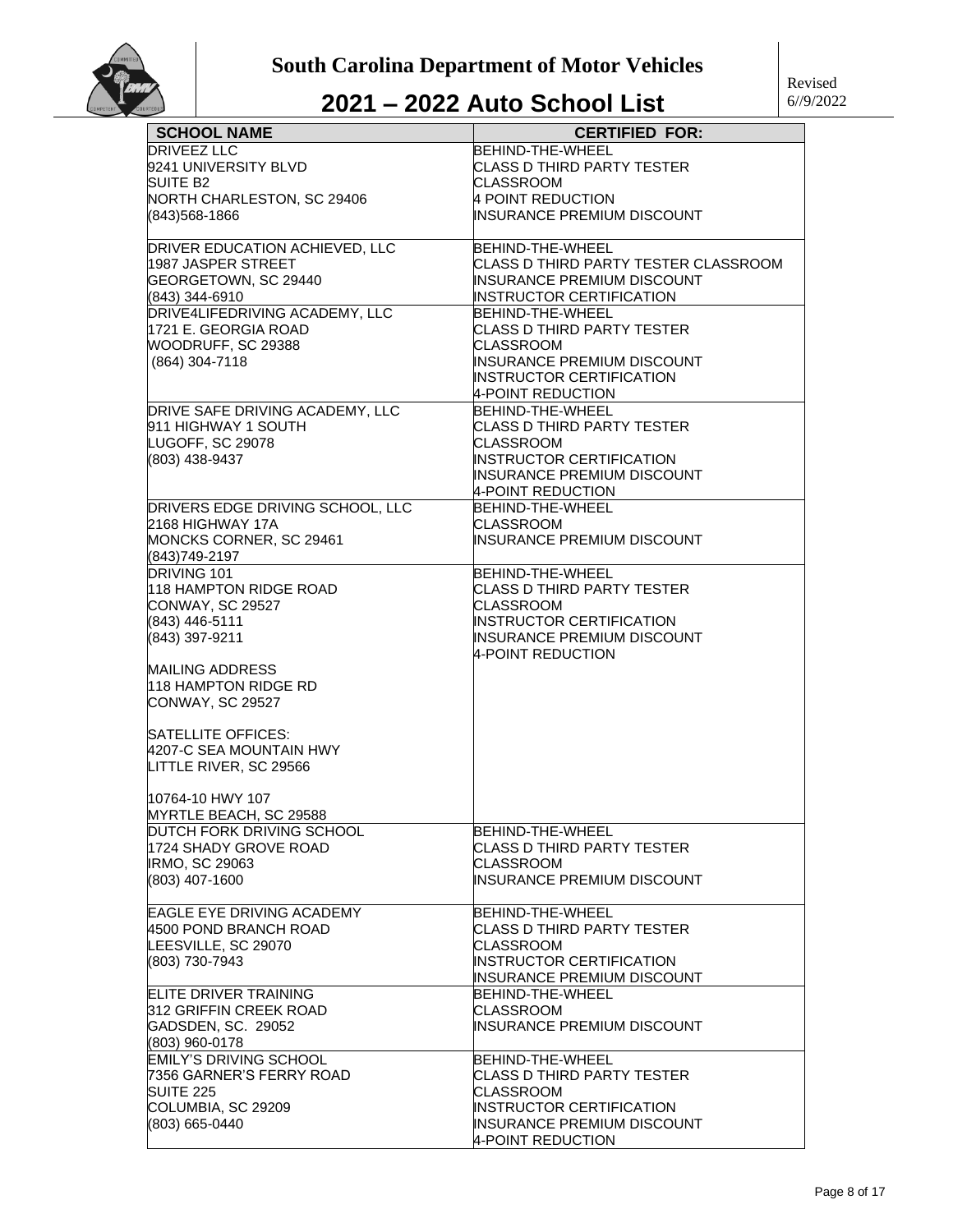

| <b>SCHOOL NAME</b>                                              | <b>CERTIFIED FOR:</b>                          |
|-----------------------------------------------------------------|------------------------------------------------|
| <b>ERGLE DRIVING ACADEMY</b>                                    | <b>BEHIND-THE-WHEEL</b>                        |
| 105 ALAMO CIRCLE                                                | CLASS D THIRD PARTY TESTER                     |
| SALUDA, SC 29138                                                | CLASSROOM                                      |
| (864) 554-7887                                                  |                                                |
|                                                                 |                                                |
| EVERY KRUMB COUNTS LLC DRIVING SCHOOL BEHIND-THE-WHEEL          |                                                |
| 347 CAPSTONE LANE                                               | CLASSROOM                                      |
| SPARTANBURG, SC 29361                                           | INSURANCE PREMIUM DISCOUNT                     |
| (864)680-8062                                                   |                                                |
|                                                                 |                                                |
| <b>EXCELLENT CHOICE DRIVING SCHOOL</b>                          | BEHIND-THE-WHEEL                               |
| 107 GOLDRUSH COURT                                              | CLASS D THIRD PARTY TESTER                     |
| SIMPSONVILLE, SC 29681                                          | <b>CLASSROOM</b>                               |
| (864) 787-4583                                                  | INSURANCE PREMIUM DISCOUNT                     |
| <b>EZ DRIVING SCHOOL</b>                                        | BEHIND-THE-WHEEL                               |
| 1974 CAROLINA PLACE DRIVE                                       | <b>CLASSROOM</b>                               |
| SUITE 216-G                                                     | CLASS D THIRD PARTY TESTER                     |
| FORT MILL, SC 29708                                             |                                                |
| (803) 228-0611                                                  |                                                |
| <b>FINISH-LINE DRIVER TRAINING</b>                              | <b>BEHIND-THE-WHEEL</b>                        |
| 12 CALHOUN STREET                                               | CLASSROOM                                      |
| JOHNSTON, SC 29832                                              | <b>INSURANCE PREMIUM DISCOUNT</b>              |
| (803) 275-5600                                                  | CLASS D THIRD PARTY TESTER                     |
| FIRST STEP DRIVER TRAINING, LLC                                 | BEHIND-THE-WHEEL                               |
| 69 ROBERT SMALLS PARKWAY                                        | CLASS D THIRD PARTY TESTER                     |
| BEAUFORT SC 29906                                               | <b>CLASSROOM</b>                               |
|                                                                 | INSTRUCTOR CERTIFICATION                       |
| <b>MAILING ADDRESS:</b>                                         | INSURANCE PREMIUM DISCOUNT                     |
| 6037 VAUX ROAD                                                  | 4-POINT REDUCTION                              |
| BEAUFORT, SC 29906                                              |                                                |
| (843) 812-1389                                                  |                                                |
| FLORENCE COUNTY D.S.N.B.D.S.                                    | <b>CLASSROOM</b>                               |
| 1211 NATIONAL CEMETERY ROAD                                     | INSURACNE PREMIUM DISCOUNT                     |
| FLORENCE, SC 29506                                              |                                                |
| (843) 667-5007, Ext. 331                                        |                                                |
| <b>FLOYD'S DRIVING SCHOOL</b>                                   | BEHIND-THE-WHEEL                               |
| 4609 MARION CIRCLE                                              | CLASS D THIRD PARTY TESTER                     |
| NORTH MYRTLE BEACH, SC 29582                                    | CLASSROOM                                      |
| (843) 450-0432                                                  | INSURANCE PREMIUM DISCOUNT                     |
| <b>FREEMAN GROUP, LLC: DRIVER</b>                               | BEHIND-THE-WHEEL                               |
| <b>TRAINING DIVISION</b>                                        | <b>CLASSROOM</b>                               |
| 2808 HIGHWAY 72 EAST                                            | <b>CLASS D THIRD PARTY TESTER</b>              |
| ABBEVILLE, SC 29620                                             | INSURANCE PREMIUM DISCOUNT                     |
| (864) 378-4142                                                  | 4-POINT REDUCTION                              |
|                                                                 |                                                |
| <b>MAILING ADDRESS:</b>                                         |                                                |
| 102 ABBEVILLE AVENUE                                            |                                                |
| ABBEVILLE, SC 29620                                             |                                                |
| <b>GREENLIGHT DRIVING ACADEMY</b><br><b>203 PREAKNESS PATTI</b> | BEHIND-THE-WHEEL                               |
|                                                                 | CLASS D THIRD PARTY TESTER                     |
| CLINTON SC 29325                                                | <b>CLASSROOM</b><br>INSURANCE PREMIUM DISCOUNT |
| <b>Mailing Address:</b>                                         |                                                |
| POST OFFICE BOX 235                                             |                                                |
|                                                                 |                                                |
| CLINTON, SC 29325                                               |                                                |
| (864) 833-7781                                                  |                                                |
| <b>GREENVILLE DRIVING SCHOOL</b>                                | BEHIND-THE-WHEEL                               |
| 6985 HIGHWAY 56                                                 | CLASS D THIRD PARTY TESTER                     |
| PAULINE, SC 29374                                               | CLASSROOM<br>INSTRUCTOR CERTIFICATION          |
| (864) 346-6617                                                  | INSURANCE PREMIUM DISCOUNT                     |
|                                                                 |                                                |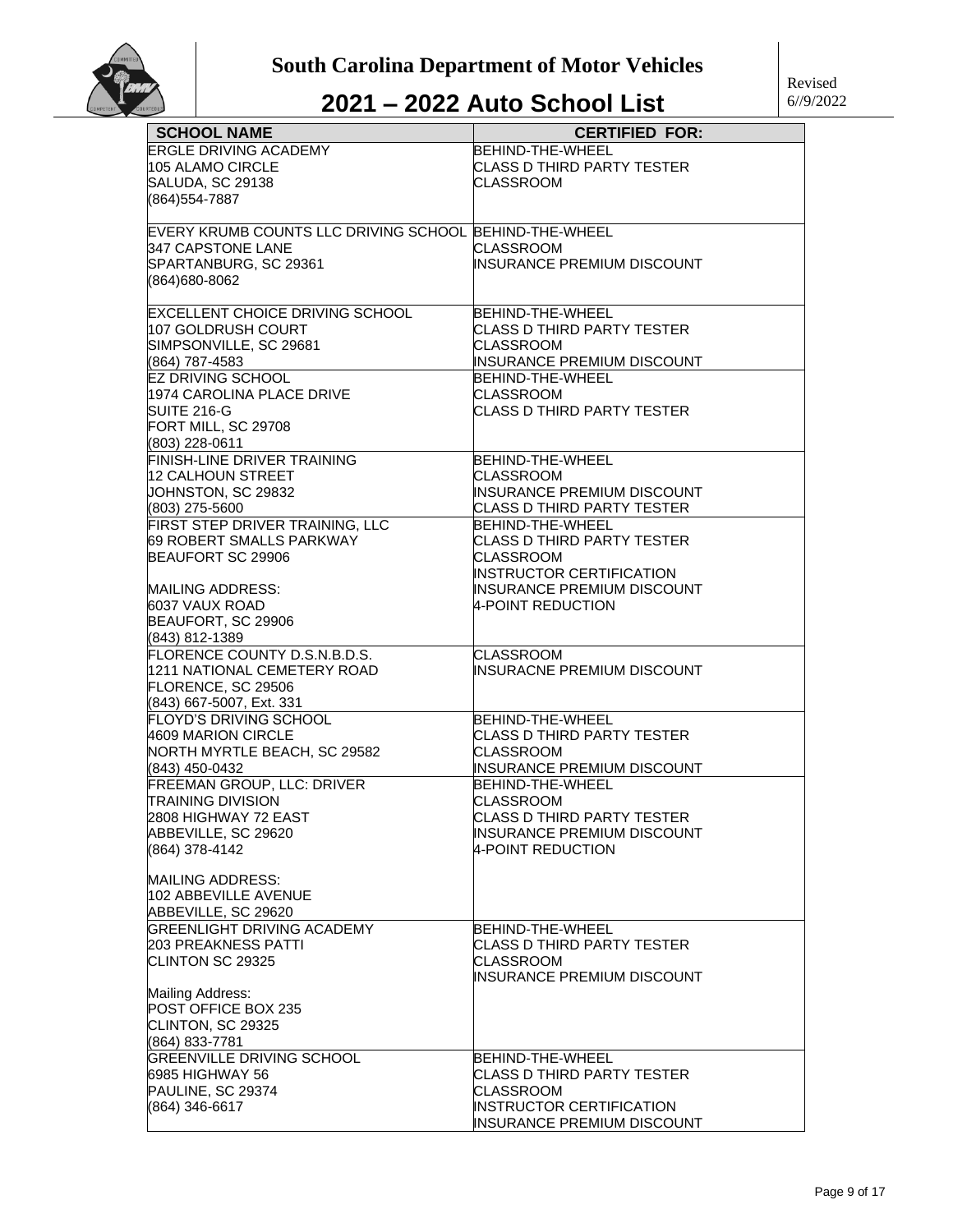| <b>SCHOOL NAME</b>                                        | <b>CERTIFIED FOR:</b>                                 |
|-----------------------------------------------------------|-------------------------------------------------------|
| HANDS ON DRIVER TRAINING, LLC                             | <b>BEHIND-THE-WHEEL</b>                               |
| 1194 SPORTSMAN DRIVE                                      | CLASS D THIRD PARTY TESTER                            |
| MANNING, SC 29102                                         | <b>CLASSROOM</b>                                      |
| (803) 460-3017                                            | INSTRUCTOR CERTIFICATION                              |
|                                                           | INSURANCE PREMIUM DISCOUNT                            |
|                                                           | 4-POINT REDUCTION                                     |
| HANNA'S DRIVING SCHOOL, LLC.                              | BEHIND-THE-WHEEL                                      |
| 761 CHARLESTON PLACE                                      | CLASS D THIRD PARTY TESTER                            |
| DUNCAN, SC 29334                                          | CLASSROOM                                             |
| (864) 621-4723                                            | INSTRUCTOR CERTIFICATION                              |
|                                                           | INSURANCE PREMIUM DISCOUNT                            |
|                                                           | 4-POINT REDUCTION                                     |
| HAYDEN'S DRIVING SCHOOL                                   | BEHIND-THE-WHEEL                                      |
| 215 RYN STREET                                            | <b>CLASSROOM</b>                                      |
| COPE, SC 29038                                            | INSURANCE PREMIUM DISCOUNT                            |
| (803) 707-0334                                            |                                                       |
| <b>HIGHWAY MAN DRIVING ACADEMY</b>                        | BEHIND-THE-WHEEL                                      |
| 104 LIBERTY RIDGE ROAD                                    | CLASS D THIRD PARTY TESTER                            |
| ENOREE, SC 29335                                          | <b>CLASSROOM</b>                                      |
| (864) 384-7833                                            | INSTRUCTOR CERTIFICATION                              |
| (864) 809-6368                                            | INSURANCE PREMIUM DISCOUNT                            |
|                                                           |                                                       |
| HOLMAN'S DRIVING SCHOOL<br>195 COLLINS RD                 | BEHIND-THE-WHEEL<br><b>CLASS D THIRD PARTY TESTER</b> |
|                                                           | <b>CLASSROOM</b>                                      |
| WEST UNION, SC 29696                                      | <b>INSTRUCTOR CERTIFICATION</b>                       |
| (864) 638-0165                                            | <b>INSURANCE PREMIUM DISCOUNT</b>                     |
| MAILING ADDRESS:                                          |                                                       |
| 503 PLAYGROUND ROAD                                       |                                                       |
| WALHALLA, SC 29691                                        |                                                       |
| <b>ISLAND DRIVING ACADEMY, LLC</b>                        | BEHIND-THE-WHEEL                                      |
| 116 E. MAIN STREET SUITE #201                             | CLASSROOM                                             |
| ROCK HILL, SC 29730                                       | INSURANCE PREMIUM DISCOUNT                            |
| (803)412-8787                                             |                                                       |
|                                                           |                                                       |
| <b>ITEACH DRIVING SCHOOL</b>                              | BEHIND-THE-WHEEL                                      |
| 130 S. MCALISTER STREET                                   | <b>CLASSROOM</b>                                      |
| LAKE CITY, SC 29560                                       | INSURANCE PREMIUM DISCOUNT                            |
| (864)901-5431                                             |                                                       |
| ITS TIME 2 DRIVE STUDENT DRIVING ACADEMY BEHIND-THE-WHEEL |                                                       |
| 1 CHICK SPRINGS ROAD OFFICE #119-D                        | <b>CLASSROOM</b>                                      |
| GREENVILLE, SC 29609                                      |                                                       |
|                                                           |                                                       |
| JAMES ISLAND DRIVING SCHOOL, LLC                          | BEHIND-THE-WHEEL                                      |
| 778 FOLLY ROAD                                            | CLASS D THIRD PARTY TESTER                            |
| CHARLESTON, SC 29412                                      | CLASSROOM                                             |
| (843) 514-1073                                            | INSURANCE PREMIUM DISCOUNT                            |
|                                                           | 4-POINT REDUCTION                                     |
| JONES DRIVING ACADEMY                                     | BEHIND-THE-WHEEL                                      |
| 151 STRICKLAND DR                                         | CLASS D THIRD PARTY TESTER                            |
| HEMINGWAY, SC 29554                                       | CLASSROOM                                             |
| (843) 558-1644                                            | INSURANCE PREMIUM DISCOUNT                            |
| J's DRIVING ACADEMY, LLC                                  | BEHIND-THE-WHEEL                                      |
| 1612 EBENEZER ROAD                                        | CLASS D THIRD PARTY TESTER                            |
| <b>SUITE 202</b>                                          | CLASSROOM                                             |
| ROCK HILL, SC 29732                                       | INSTRUCTOR CERTIFICATION                              |
| (803) 367-2436                                            | INSURANCE PREMIUM DISCOUNT                            |
|                                                           | 4 POINT REDUCTION                                     |
| MAILING ADDRESS:                                          |                                                       |
| 1388 PLANTATION HILL DRIVE                                |                                                       |
| ROCK HILL, SC 29732                                       |                                                       |
|                                                           |                                                       |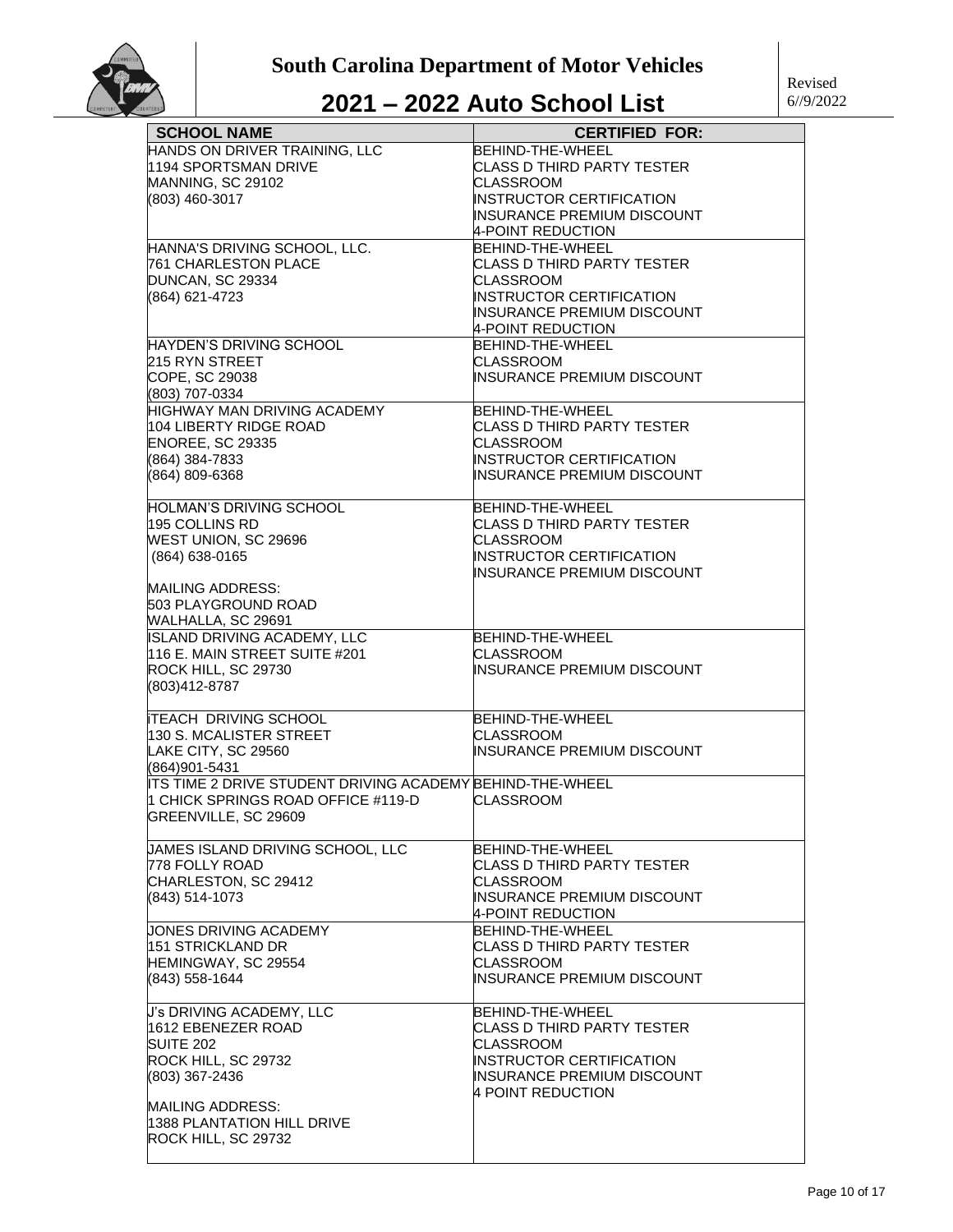

| <b>SCHOOL NAME</b>                                 | <b>CERTIFIED FOR:</b>                          |
|----------------------------------------------------|------------------------------------------------|
| KENNEDY DRIVER TRAINING SCHOOL, LLC                | <b>BEHIND-THE-WHEEL</b>                        |
| 1234 ST. ANDREWS ROAD                              | CLASSROOM                                      |
| COLUMBIA, SC 29210                                 | INSURANCE PREMIUM DISCOUNT                     |
| (803) 318-4264                                     | 4-POINT REDUCTION                              |
|                                                    |                                                |
| <b>MAILING ADDRESS:</b>                            |                                                |
| POST OFFICE BOX 212834                             |                                                |
| COLUMBIA, SC 29221-2834                            |                                                |
|                                                    |                                                |
| LAKELANDS DRIVING ACADEMY, LLC                     | BEHIND-THE-WHEEL                               |
| 120RUTLEDGE ROAD                                   | CLASS D THIRD PARTY TESTER                     |
| GREENWOOD, SC 29649                                | CLASSROOM                                      |
| (864) 554-1162                                     | INSTRUCTOR CERTIFICATION                       |
|                                                    | INSURANCE PREMIUM DISCOUNT                     |
| LAKE MURRAY DRIVING ACADEMY                        | BEHIND-THE-WHEEL                               |
| 140 DISTANT LANE                                   | CLASS D THIRD PARTY TESTER                     |
| CHAPIN, SC 29036                                   | CLASSROOM                                      |
| (803) 537-0087                                     | INSTRUCTOR CERTIFICATION                       |
|                                                    | INSURANCE PREMIUM DISCOUNT                     |
| SATELLITE OFFICE:                                  |                                                |
| 2801 AUGUSTA ROAD                                  |                                                |
| <b>WEST COLUMBIA, SC 29169</b>                     |                                                |
|                                                    |                                                |
| LEXINGTON DRIVING ACADEMY                          | BEHIND-THE-WHEEL                               |
| 403 WEST MAIN STREET                               | CLASS D THIRD PARTY TESTER                     |
| <b>SUITE B</b>                                     | <b>CLASSROOM</b>                               |
| LEXINGTON, SC 29072                                | INSTRUCTOR CERTIFICATION                       |
| (803) 808-2926                                     | INSURANCE PREMIUM DISCOUNT                     |
|                                                    | 4-POINT REDUCTION                              |
| LOOK BEFORE YOU LEAP                               | BEHIND-THE-WHEEL                               |
|                                                    |                                                |
| 1406 DECREE AVENUE                                 | CLASSROOM                                      |
| WEST COLUMBIA, SC 29169                            | INSURANCE PREMIUM DISCOUNT                     |
| (803) 238-5498<br>LOW COUNTRY DRIVING ACADEMY, LLC | BEHIND-THE-WHEEL                               |
| 100 ADSHAW COURT                                   |                                                |
|                                                    | CLASSROOM                                      |
| GOOSE CREEK, SC 29445                              | <b>INSTRUCTOR CERTIFICATION</b>                |
| (843) 572-9902                                     | INSURANCE PREMIUM DISCOUNT                     |
| (843) 469-8589<br>LR "U DRIVE"                     |                                                |
|                                                    | <b>BEHIND-THE-WHEEL</b>                        |
| 295 SOUTH MONMOUTH STREET                          | CLASS D THIRD PARTY TESTER<br><b>CLASSROOM</b> |
| SWANSEA, SC 29160                                  |                                                |
| (803) 260-6786                                     | INSURANCE PREMIUM DISCOUNT                     |
| LUCKIE'S 360 DRIVING ACADEMY                       | BEHIND-THE-WHEEL                               |
| <b>24 ARLINGTON DRIVE</b>                          | <b>CLASSROOM</b>                               |
| LUGOFF, SC 29078                                   | INSURANCE PREMIUM DISCOUNT                     |
|                                                    |                                                |
| (803) 206-5080<br>MASSEY ROAD READY ACADEMY, LLC   | BEHIND-THE-WHEEL                               |
| 2028 WESTMINSTER HWY                               | <b>CLASSROOM</b>                               |
|                                                    |                                                |
| WALHALLA, SC 29691                                 | CLASS D THIRD PARTY TESTER                     |
| (864) 638-6700                                     | 4-POINT REDUCTION                              |
|                                                    |                                                |
|                                                    |                                                |
|                                                    |                                                |
| MAVERICK DRIVING ACADEMY, LLC                      | BEHIND-THE-WHEEL                               |
| 1237 MOUNT ZION ROAD                               | CLASS D THIRD PARTY TESTER                     |
| SPARTANBURG, SC 29303                              | CLASSROOM                                      |
| (864) 921-6641                                     | INSURANCE PREMIUM DISCOUNT                     |
|                                                    | 4-POINT REDUCTION                              |
| MAYS DRIVING SCHOOL, LLC<br>1408 RUSSELL STREET    | BEHIND-THE-WHEEL<br><b>CLASSROOM</b>           |
| SUITE 22                                           | CLASS D THIRD PARTY TESTER                     |
| ORANGEBURG, SC 29115                               | INSURANCE PREMIUM DISCOUNT                     |
| (803) 534-0715                                     | 4-POINT REDUCTION                              |
|                                                    |                                                |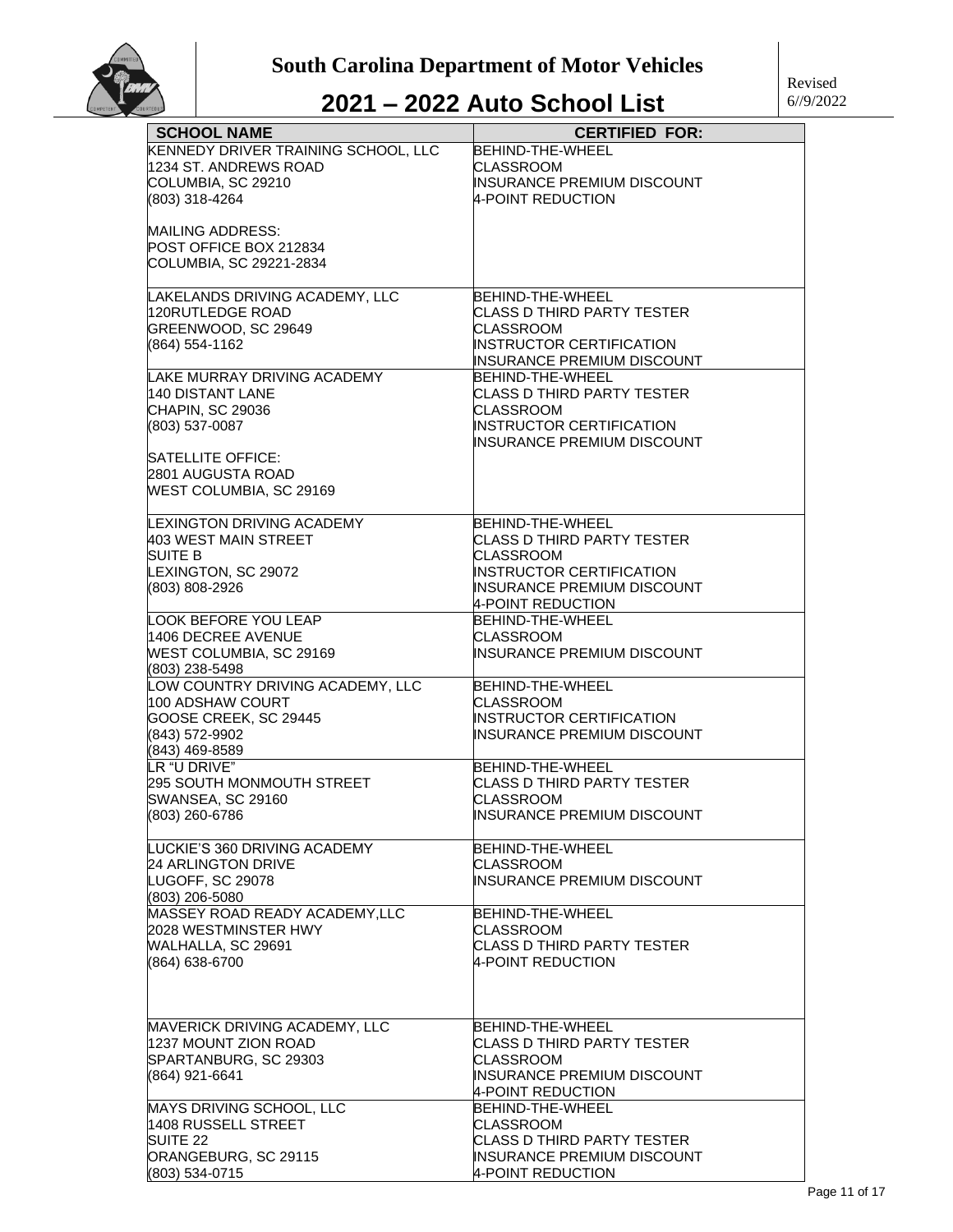| <b>SCHOOL NAME</b>                          | <b>CERTIFIED FOR:</b>             |
|---------------------------------------------|-----------------------------------|
| MCINTOSH DRIVING SCHOOL                     | BEHIND-THE-WHEEL                  |
| 600 A NORTH MAIN STREET                     | CLASS D THIRD PARTY TESTER        |
| HONEA PATH, SC 29654                        | <b>CLASSROOM</b>                  |
| (864) 369-5500                              | INSTRUCTOR CERTIFICATION          |
| (864) 314-5444 (C)                          | <b>INSURANCE PREMIUM DISCOUNT</b> |
|                                             | 4-POINT REDUCTION                 |
| MAILING:                                    |                                   |
| <b>PO BOX 134</b>                           |                                   |
| HONEA PATH, SC 29654                        |                                   |
|                                             |                                   |
| MCKAY DRIVING SCHOOL                        | BEHIND-THE-WHEEL                  |
| 260 GREENBRIAR COVE                         | CLASSROOM                         |
| BARNWELL, SC 29812                          | CLASS D THIRD PARTY TESTER        |
| (803) 541-2078                              |                                   |
| MIKES DRIVING ACADEMY                       | BEHIND-THE-WHEEL                  |
| 452 FOLLY RD                                | CLASSROOM                         |
| UNIT B                                      | <b>INSURANCE PREMIUM DISCOUNT</b> |
| CHARLESTON, SC 29412                        |                                   |
|                                             |                                   |
| (843) 425-4843<br>MISTER C's DRIVING SCHOOL | BEHIND-THE-WHEEL                  |
|                                             |                                   |
| 1605 N JEFFERIES HIGHWAY                    | <b>CLASS D THIRD PARTY TESTER</b> |
| WALTERBORO, SC 29488                        | CLASSROOM                         |
| (843) 908-3555                              | <b>INSURANCE PREMIUM DISCOUNT</b> |
|                                             | 4-POINT REDUCTION                 |
| MITCHELL'S                                  | BEHIND-THE-WHEEL                  |
| 3604 EAST KING HENRY DRIVE                  | <b>CLASSROOM</b>                  |
| FLORENCE, SC 29506                          | CLASS D THIRD PARTY TESTER        |
| (843) 615-6145                              | <b>INSURANCE PREMIUM DISCOUNT</b> |
| MR. MIKE'S DRIVING SCHOOL                   | BEHIND-THE-WHEEL                  |
| 2206 NORTH MAIN STREET                      | CLASS D THIRD PARTY TESTER        |
| SUMMERVILLE, SC 29461                       | CLASSROOM                         |
| (843) 830-8574                              | <b>INSURANCE PREMIUM DISCOUNT</b> |
|                                             | 4-POINT REDUCTION                 |
| MURPHY'S DRIVING SCHOOL                     | BEHIND-THE-WHEEL                  |
| <b>508 CRESTVIEW DRIVE</b>                  | <b>CLASS D THIRD PARTY TESTER</b> |
| BENNETTSVILLE, SC 29512                     | CLASSROOM                         |
| (843) 454-4250                              | INSURANCE PREMIUM DISCOUNT        |
| NATIONAL SAFETY COUNCIL DRIVING             | BEHIND-THE-WHEEL                  |
| <b>ACADEMY (SC)</b>                         | CLASS D THIRD PARTY TESTER        |
| 421 MISSION COURT                           | CLASSROOM                         |
| <b>IRMO, SC 29063</b>                       | INSTRUCTOR CERTIFICATION          |
| (803) 732-6778                              | INSURANCE PREMIUM DISCOUNT        |
| NAVIGATION DRIVING ACADEMY, LLC             | <b>BEHIND-THE-WHEEL</b>           |
| 2430 ATLAS ROAD ROOM 8                      | CLASS D THIRD PARTY TESTER        |
| COLUMBIA SC 29209                           | <b>CLASSROOM</b>                  |
| (803)463-7942                               | <b>INSURANCE PREMIUM DISCOUNT</b> |
|                                             | 4-POINT REDUCTION                 |
|                                             |                                   |
| O'BRIEN'S DRIVING SCHOOL                    | BEHIND-THE-WHEEL                  |
| 703 LAKESIDE DRIVE                          | CLASS D THIRD PARTY TESTER        |
| ANDERSON, SC 29621                          | <b>CLASSROOM</b>                  |
| (864) 314-6891                              | <b>INSTRUCTOR CERTIFICATION</b>   |
|                                             | <b>INSURANCE PREMIUM DISCOUNT</b> |
| ONE WAY DRIVING SCHOOL                      | <b>BEHIND-THE-WHEEL</b>           |
| 68744 HIGHWAY 908                           | CLASSROOM                         |
| GRESHAM, SC 29546                           | <b>INSURANCE PREMIUM DISCOUNT</b> |
| (843) 855-1055                              |                                   |
| (843) 516-3597                              |                                   |
| PALMETTO DRIVING ACADEMY                    | BEHIND-THE-WHEEL                  |
| 113 WILLIAMSBURG DRIVE                      | <b>CLASS D THIRD PARTY TESTER</b> |
| SPARTANBURG, SC 29302                       | <b>CLASSROOM</b>                  |
| (864) 591-1373                              | INSURANCE PREMIUM DISCOUNT        |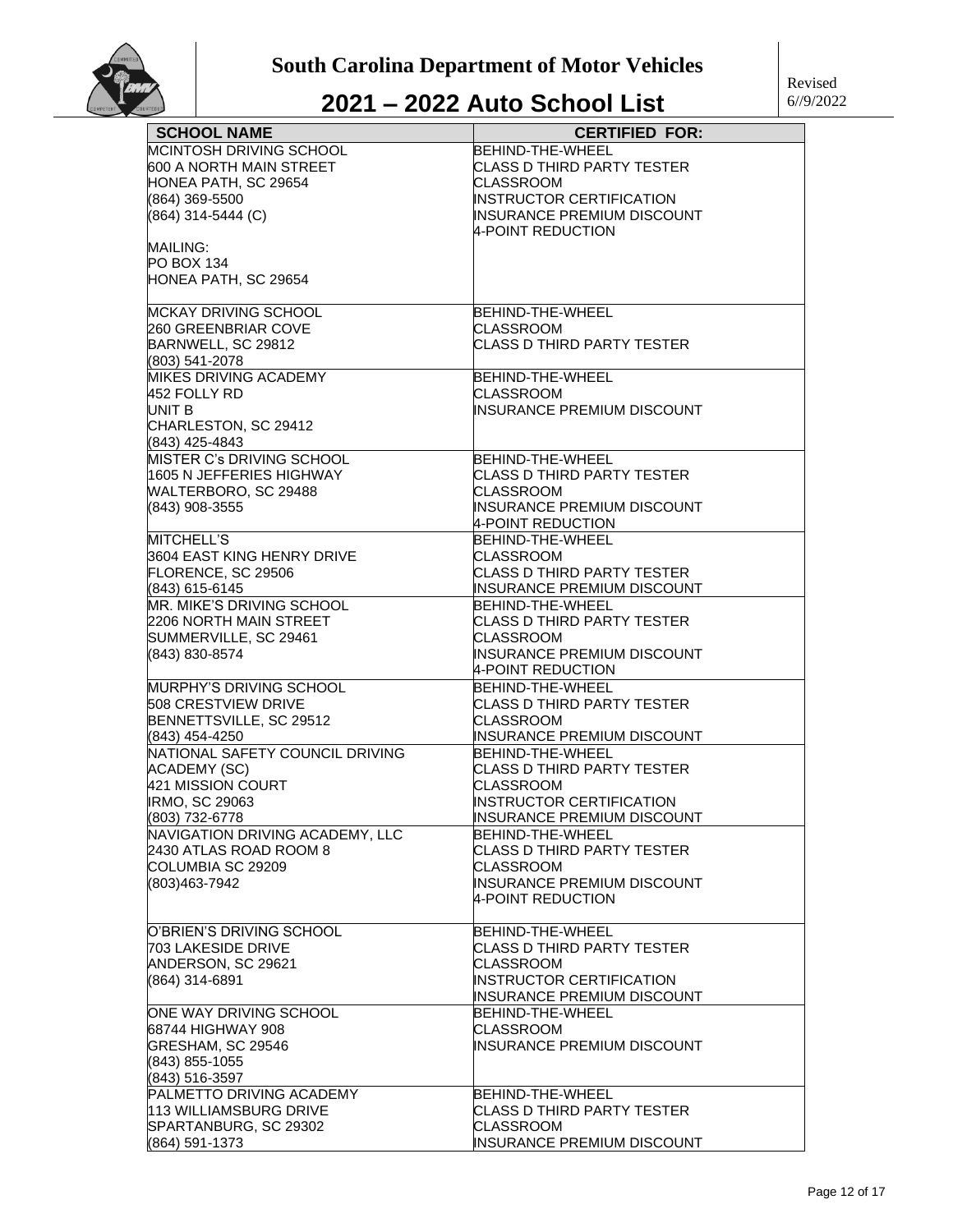

| <b>SCHOOL NAME</b>                                  | <b>CERTIFIED FOR:</b>                           |
|-----------------------------------------------------|-------------------------------------------------|
| PALMETTO DRIVING SCHOOL, LLC                        | <b>BEHIND-THE-WHEEL</b>                         |
| 13088 OCEAN HWY                                     | <b>CLASSROOM</b>                                |
| UNIT 7                                              | INSURANCE PREMIUM DISCOUNT                      |
| PAWLEYS ISLAND, SC 29585                            |                                                 |
| (843) 241-4637                                      |                                                 |
| PRISMA HEALTH DRIVING                               | BEHIND-THE-WHEEL                                |
| <b>REHABILITATION</b>                               | <b>CLASSROOM</b>                                |
| 3010 FARROW ROAD                                    | INSURANCE PREMIUM DISCOUNT                      |
| SUITE 120                                           |                                                 |
| COLUMBIA, SC 29203                                  |                                                 |
| (803) 434-1448                                      |                                                 |
| PARNELL'S DRIVER TRAINING                           | BEHIND-THE-WHEEL                                |
| 4537 WILLOW CREEK ROAD                              | CLASS D THIRD PARTY TESTER                      |
| FLORENCE, SC 29505                                  | <b>CLASSROOM</b>                                |
| (843) 992-0048                                      | INSURANCE PREMIUM DISCOUNT                      |
|                                                     | 4-POINT REDUCTION                               |
| PASS WITH CARE DRIVING ACADEMY, LLC                 | <b>BEHIND-THE-WHEEL</b>                         |
| 544 COTESWORTH LANE                                 | <b>CLASSROOM</b>                                |
| LANCASTER, SC 29720                                 | <b>INSURANCE PREMIUM DISCOUNT</b>               |
|                                                     |                                                 |
| (803) 287-1067                                      | 4-POINT REDUCTION                               |
| PICKENS DRIVING ACADEMY                             | BEHIND-THE-WHEEL                                |
|                                                     |                                                 |
| <b>230 RIDGELAND DRIVE</b>                          | CLASS D THIRD PARTY TESTER                      |
| SIX MILE, SC 29682                                  | <b>CLASSROOM</b>                                |
| (864) 868-3132                                      | INSURANCE PREMIUM DISCOUNT                      |
| PIEDMONT TECHNICAL COLLEGE                          | BEHIND-THE-WHEEL                                |
| CONTINUING EDUCATION DRIVER TRAINING                | <b>CLASSROOM</b>                                |
| 620 NORTH EMERALD ROAD                              | INSURANCE PREMIUM DISCOUNT                      |
| GREENWOOD SC 29648                                  |                                                 |
|                                                     |                                                 |
| Mailing Address:                                    |                                                 |
| POST OFFICE BOX 1467                                |                                                 |
| GREENWOOD, SC 29648-1467                            |                                                 |
| (864) 941-8602                                      |                                                 |
|                                                     | BEHIND-THE-WHEEL                                |
| POTTS DRIVING SCHOOL<br>212 BROAD STREET            | CLASS D THIRD PARTY TESTER                      |
|                                                     |                                                 |
| <b>SUMTER, SC 29150</b>                             | <b>CLASSROOM</b>                                |
| <b>MAILING ADDRESS:</b>                             | INSTRUCTOR CERTIFICATION                        |
| POST OFFICE BOX 847                                 | <b>INSURANCE PREMIUM DISCOUNT</b>               |
| <b>SUMTER, SC 29154</b>                             | <b>4-POINT REDUCTION</b>                        |
| (803) 934-8180                                      |                                                 |
| PRECIOUS CARGO DRIVING SCHOOL, LLC                  |                                                 |
|                                                     | BEHIND-THE-WHEEL                                |
| 18 ZELMA DRIVE                                      | CLASS D THIRD PARTY TESTER                      |
| GREENVILLE, SC 29617                                | <b>CLASSROOM</b>                                |
| (864)561-3355                                       | INSURANCE PREMIUM DISCOUNT                      |
|                                                     |                                                 |
| <b>PRECISION DRIVING SCHOOL</b>                     | <b>BEHIND-THE-WHEEL</b>                         |
| 603 W. HIGH STREET                                  | CLASS D THIRD PARTY TESTER                      |
| WINNSBORO, SC 29180                                 | <b>CLASSROOM</b>                                |
| (803) 727-6894                                      | INSURANCE PREMIUM DISCOUNT                      |
| PREMIER DRIVING SCHOOL                              | BEHIND-THE-WHEEL                                |
| 1600 MARINA ROAD 208 A                              | CLASS D THIRD PARTY TESTER                      |
| (864) 923-0993                                      | <b>CLASSROOM</b>                                |
|                                                     | INSTRUCTOR CERTIFICATION                        |
| <b>IRMO, SC 29063</b>                               |                                                 |
|                                                     | INSURANCE PREMIUM DISCOUNT<br>4-POINT REDUCTION |
| SATELLITE OFFICE-MT PLEASANT:<br>516 CASTLE HALL RD |                                                 |
|                                                     |                                                 |
| MT PLEASANT, SC 29464                               |                                                 |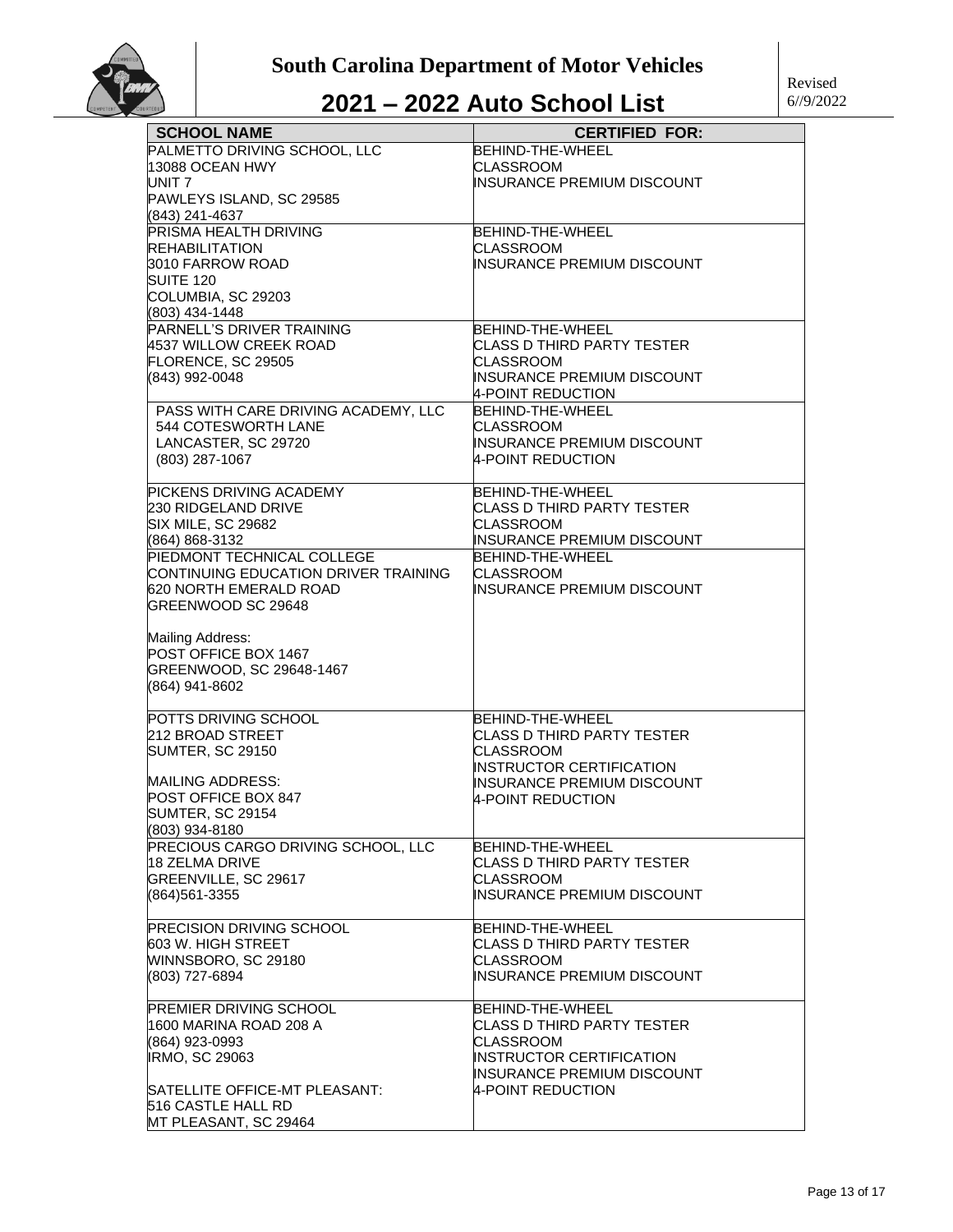

| <b>SCHOOL NAME</b>                            | <b>CERTIFIED FOR:</b>                                         |
|-----------------------------------------------|---------------------------------------------------------------|
| PRICE DRIVING SCHOOL                          | BEHIND-THE-WHEEL                                              |
| 217 WEST WHITNER STREET                       | CLASS D THIRD PARTY TESTER                                    |
| ANDERSON, SC 29624                            | CLASSROOM                                                     |
| (864) 226-1320                                | <b>INSURANCE PREMIUM DISCOUNT</b>                             |
| PRICELESS CARGO DRIVING SCHOOL, LLC           | BEHIND-THE-WHEEL                                              |
| 224 OAK BEND MANOR ROAD                       | CLASS D THIRD PARTY TESTER                                    |
| CENTRAL, SC 29630                             | CLASSROOM                                                     |
| (864) 671-0156                                | <b>INSTRUCTOR CERTIFICATION</b>                               |
| REAVES DRIVER TRAINING                        | BEHIND-THE-WHEEL                                              |
| 2805 CONSTITUTION DRIVE                       | CLASS D THIRD PARTY TESTER                                    |
| FLORENCE, SC 29501                            | <b>CLASSROOM</b>                                              |
| (843) 673-0454                                | <b>INSURANCE PREMIUM DISCOUNT</b>                             |
| RJ'S DRIVING SCHOOL, LLC                      | BEHIND-THE-WHEEL                                              |
| 293 SPARTANBURG HIGHWAY                       | CLASS D THIRD PARTY TESTER                                    |
| <b>LYMAN, SC 29365</b>                        | CLASSROOM                                                     |
| (864)704-7295                                 | <b>INSURANCE PREMIUM DISCOUNT</b>                             |
|                                               | 4-POINT REDUCTION                                             |
|                                               |                                                               |
|                                               |                                                               |
| READY-SET-GO DRIVING ACADEMY                  | BEHIND-THE-WHEEL                                              |
| 318 HILLANDALE ROAD                           | CLASSROOM                                                     |
| SPARTANBURG, SC 29301                         | INSURANCE PREMIUM DISCOUNT                                    |
| (864) 621-8478                                |                                                               |
|                                               |                                                               |
| ROAD RUNNER DRIVING ACADEMY, INC.             | BEHIND-THE-WHEEL                                              |
| 13455 EAST WADE HAMPTON BLVD<br>SUITE 1 and 2 | CLASS D THIRD PARTY TESTER<br>CLASSROOM                       |
| GREER, SC 29651                               |                                                               |
| (864) 801-9317                                | <b>INSTRUCTOR CERTIFICATION</b><br>INSURANCE PREMIUM DISCOUNT |
|                                               | 4-POINT REDUCTION                                             |
| <b>MAILING ADDRESS:</b>                       |                                                               |
| 131 CRYSTAL LANE                              |                                                               |
| GREER, SC 29650                               |                                                               |
| ROGER C. PEACE DRIVER REHABILITATION          | BEHIND-THE-WHEEL                                              |
| 701 GROVE ROAD                                | CLASSROOM                                                     |
| GREENVILLE, SC 29605                          | <b>INSURANCE PREMIUM DISCOUNT</b>                             |
| (864) 455-4959                                |                                                               |
| <b>RULES OF THE ROAD</b>                      | BEHIND-THE-WHEEL                                              |
| DRIVING ACADEMY, LLC                          | CLASS D THIRD PARTY TESTER                                    |
| 1337 HAWTHORNE ROAD                           | <b>CLASSROOM</b>                                              |
| LANCASTER. SC 29720                           | IINSURANCE PREMIUM DISCOUNT                                   |
| (803) 804-8329                                |                                                               |
| RPM DRIVING SCHOOL, LLC                       | BEHIND-THE-WHEEL                                              |
| 3236 LANDMARK DR SUITE 119                    | CLASS D THIRD PARTY TESTER                                    |
| N. CHARLESTON, SC 29418                       | CLASSROOM                                                     |
| (843)472-0208                                 | INSURANCE PREMIUM DISCOUNT                                    |
|                                               |                                                               |
| <b>RUSTY'S AUTO DRIVER</b>                    | BEHIND-THE-WHEEL                                              |
| TRAINING SCHOOL, INC.                         | <b>CLASS D THIRD PARTY TESTER</b>                             |
| 507 EAST 5TH NORTH STREET                     | CLASSROOM                                                     |
| SUMMERVILLE, SC 29483                         | INSURANCE PREMIUM DISCOUNT                                    |
| (843) 821-1580                                | 4-POINT REDUCTION                                             |
| <b>BRANCH OFFICE:</b>                         |                                                               |
| 300 WEST COLEMAN BLVD                         |                                                               |
| MT. PLEASANT, SC 29464                        |                                                               |
| (843) 849-9988                                |                                                               |
| S & A DRIVING ACADEMY LLC                     | BEHIND-THE-WHEEL                                              |
| 210 WEST STONE AVE SUITE 3                    | <b>CLASS D THIRD PARTY TESTER</b>                             |
| GREENVILLE, SC 29606                          | CLASSROOM                                                     |
|                                               |                                                               |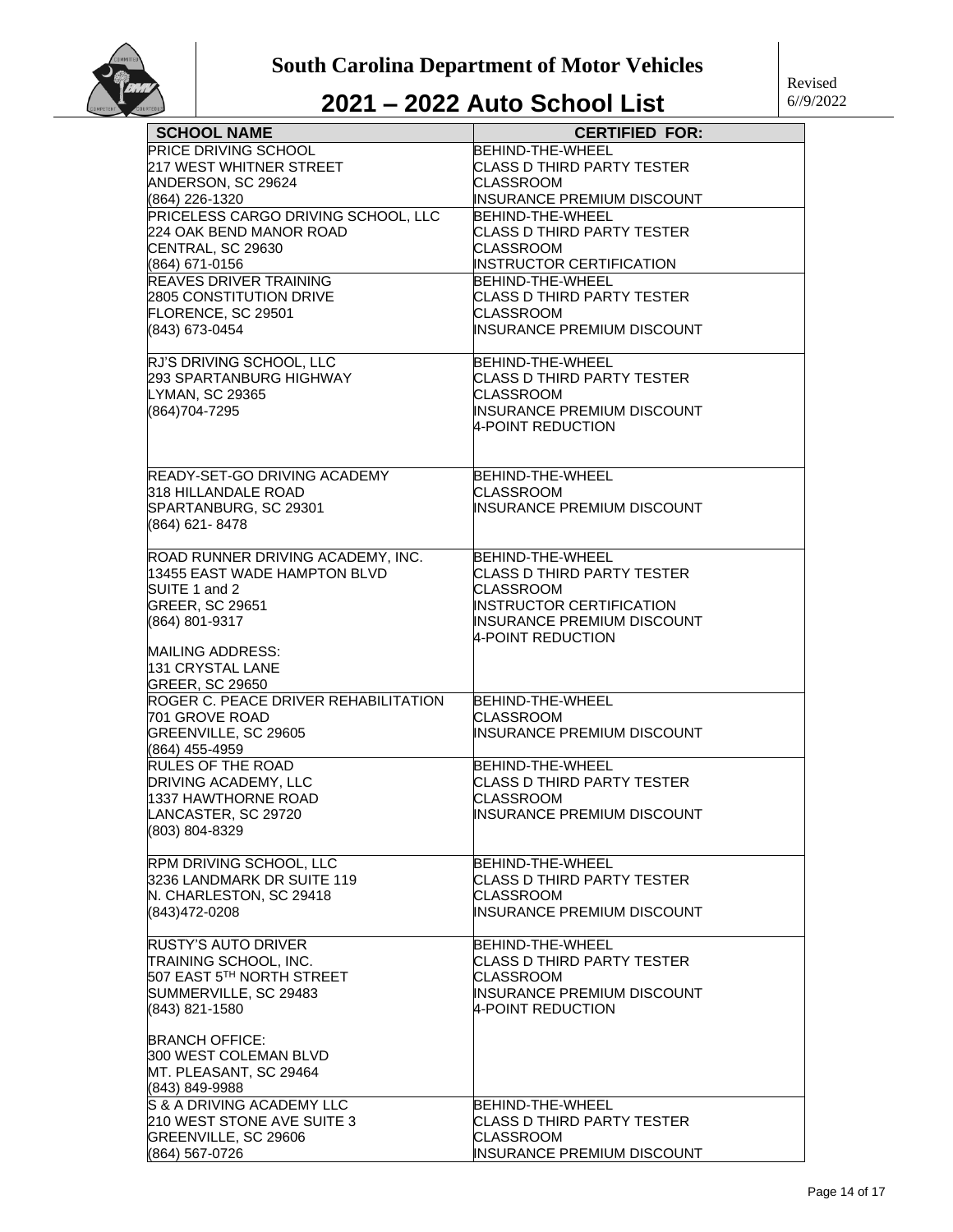

#### Revised 6//9/2022

| <b>SCHOOL NAME</b>                    | <b>CERTIFIED FOR:</b>                                 |
|---------------------------------------|-------------------------------------------------------|
| SABBADINO DRIVNG SCHOOL, LLC          | BEHIND-THE-WHEEL                                      |
| 10 SUTTON DRIVE                       | <b>CLASS D THIRD PARTY TESTER</b>                     |
| TAYLORS, SC 29687                     | <b>CLASSROOM</b>                                      |
| (864) 292-0259                        | <b>INSURANCE PREMIUM DISCOUNT</b>                     |
| SAFE DRIVING SCHOOL, INC              | <b>BEHIND THE-WHEEL</b>                               |
| 4015 BELLE TERRE BLVD                 | <b>CLASS D THIRD PARTY TESTER</b>                     |
| MYRTLE BEACH, SC 29579                | CLASSROOM                                             |
| (843) 450-7233                        | <b>INSTRUCTOR CERTIFICATION</b>                       |
| (843) 997-9026                        | INSURANCE PREMIUM DISCOUNT                            |
| SHORTY & GOOSE'S DRIVING SCHOOL LLC   | 4-POINT REDUCTION                                     |
| 2095 GARLAND ROAD                     | <b>BEHIND THE-WHEEL</b><br>CLASS D THIRD PARTY TESTER |
| GABLE, SC 29051                       | CLASSROOM                                             |
| (843)495-0741                         | INSURANCE PREMIUM DISCOUNT                            |
|                                       | 4-POINT REDUCTION                                     |
|                                       |                                                       |
| <b>SJ TRAINING WHEELS</b>             | <b>BEHIND THE-WHEEL</b>                               |
| <b>DRIVING SCHOOL, LLC</b>            | CLASS D THIRD PARTY TESTER                            |
| 1830 SOUTH 5™ STREET                  | <b>CLASSROOM</b>                                      |
| HARTSVILLE, SC 29550                  | INSTRUCTOR CERTIFICATION                              |
| (843) 639-3294                        | INSURANCE PREMIUM DISCOUNT                            |
|                                       | 4-POINT REDUCTION                                     |
| <b>MAILING:</b>                       |                                                       |
| 1241 FLINNS DRIVE                     |                                                       |
| HARTSVILLE, SC 29550                  |                                                       |
| SMALLS DRIVING ACADEMY, LLC           | BEHIND-THE-WHEEL                                      |
| 769 MAIN STREET                       | CLASS D THIRD PARTY TESTER                            |
| VARNVILLE, SC 29944<br>(803) 943-4513 | <b>CLASSROOM</b><br>INSTRUCTOR CERTIFICATION          |
|                                       | <b>INSURANCE PREMIUM DISCOUNT</b>                     |
| MAILING:                              | 4-POINT REDUCTION                                     |
| POST OFFICE BOX 35                    |                                                       |
| VARNVILLE, SC 29944                   |                                                       |
| SOUTHLAND DRIVING ACADEMY             | BEHIND-THE-WHEEL                                      |
| 953 DAUGHERTY ROAD                    | CLASS D THIRD PARTY TESTER                            |
| UNIT C                                | CLASSROOM                                             |
| <b>AIKEN, SC 29803</b>                | INSTRUCTOR CERTIFICATION                              |
| (803) 642-3788                        | INSURANCE PREMIUM DISCOUNT                            |
|                                       | 4-POINT REDUCTION                                     |
| STAY FOCUSED DRIVING ACADEMY, LLC     | BEHIND-THE-WHEEL                                      |
| <b>145 VAUGHN STREET</b>              | <b>CLASSROOM</b>                                      |
| BARNWELL, SC 29812                    | INSURANCE PREMIUM DISCOUNT                            |
| (803) 300-4567                        | MATURE DRIVER DISCOUNT<br>4-POINT REDUCTION           |
| MAILING ADDRESS:                      |                                                       |
| 208 MILLER FIELD LANE                 |                                                       |
| ALLENDALE, SC 29810                   |                                                       |
| STEER CLEAR DRIVING ACADEMY           | BEHIND-THE-WHEEL                                      |
| 1300 EASTLAND AVE.                    | CLASS D THIRD PARTY TESTER                            |
| KINGSTREE, SC 29556                   | <b>CLASSROOM</b>                                      |
| (844)447-8337                         | <b>INSTRUCTOR CERTIFICATION</b>                       |
|                                       | INSURANCE PREMIUM DISCOUNT                            |
|                                       | 4-POINT REDUCTION                                     |
| STREET SMARTS                         | BEHIND-THE-WHEEL                                      |
| 2075 PRIVACY LANE                     | CLASSROOM                                             |
| NORTH AUGUSTA, SC 29841               | INSURANCE PREMIUM DISCOUNT                            |
| (803) 599-0374                        |                                                       |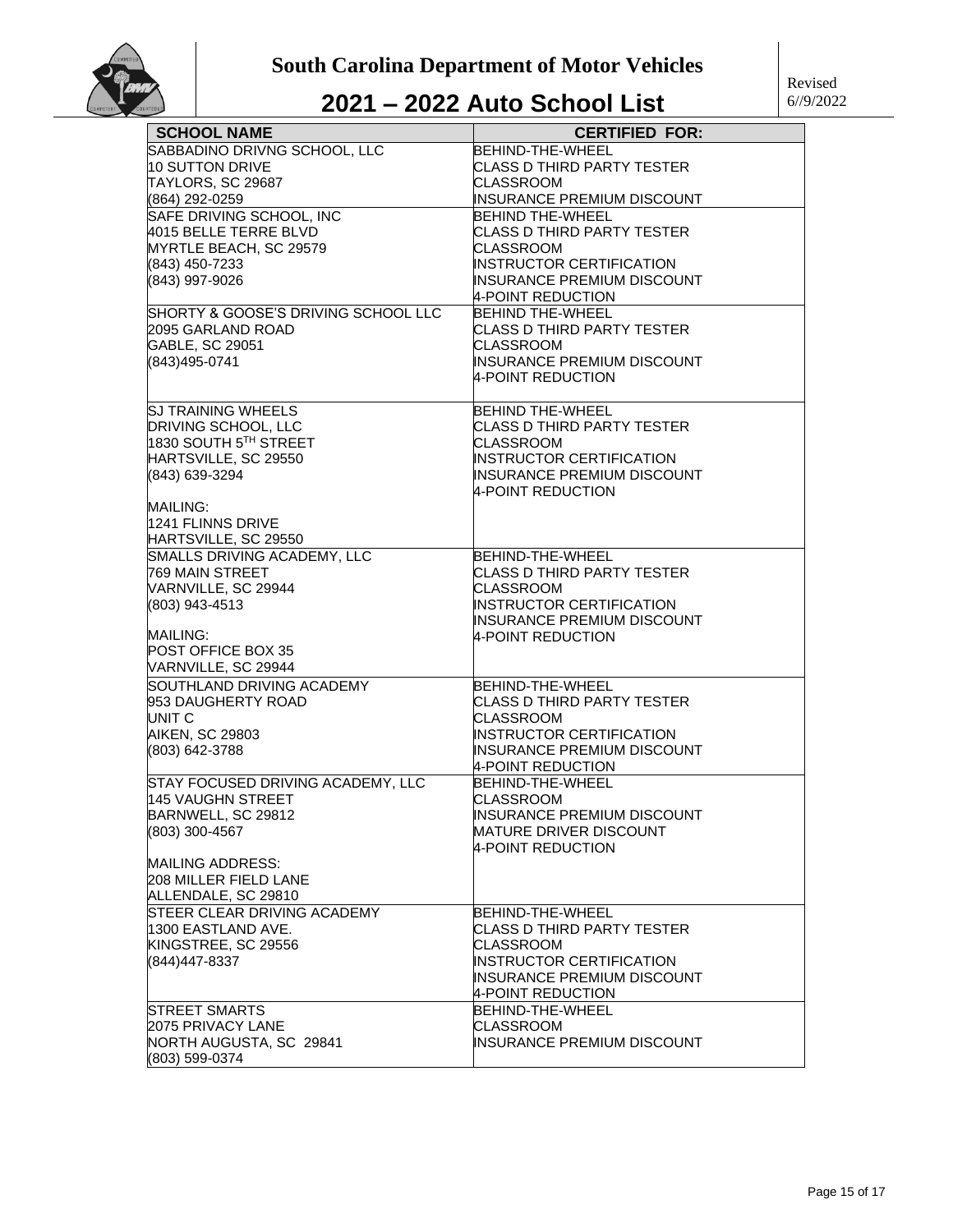

| <b>SCHOOL NAME</b>                          | <b>CERTIFIED FOR:</b>                                  |
|---------------------------------------------|--------------------------------------------------------|
| SUPREME DRIVING SCHOOL, LLC                 | BEHIND-THE-WHEEL                                       |
| 104 ADDIE ROAD                              | CLASS D THIRD PARTY TESTER                             |
| GRANITEVILLE, SC 29829                      | <b>CLASSROOM</b>                                       |
|                                             | INSURANCE PREMIUM DISCOUNT                             |
| (803)508-4422                               |                                                        |
| THE DRIVING CLINIC                          | BEHIND-THE-WHEEL                                       |
| 210 NORTH JONES ROAD                        | <b>CLASS D THIRD PARTY TESTER</b>                      |
| OLANTA, SC 29114                            | CLASSROOM                                              |
| (843) 598-1082                              | INSURANCE PREMIUM DISCOUNT                             |
| TIDELANDS HEALTH REHAB SERVICES             | BEHIND-THE-WHEEL                                       |
| 3650 COALITION DRIVE                        | <b>CLASS D THIRD PARTY TESTER</b>                      |
| MYRTLE BEACH, SC 29588                      | <b>CLASSROOM</b>                                       |
| (843) 652-8240                              | INSURANCE PREMIUM DISCOUNT                             |
| THE DRIVING EDGE ACADEMY, LLC               | <b>BEHIND-THE-WHEEL</b>                                |
| 331 WOODRIDGE ROAD                          | CLASS D THIRD PARTY TESTER                             |
| EDGEFIELD, SC 29824                         | <b>CLASSROOM</b>                                       |
| (864) 993-9074                              |                                                        |
| THE DRIVING SCHOOL                          | <b>BEHIND-THE-WHEEL</b>                                |
| 301 CHANCE STREET                           | <b>CLASSROOM</b>                                       |
| LITTLE RIVER, SC 29566                      |                                                        |
| (843) 251-9891                              |                                                        |
| THE DRIVING ZONE                            | BEHIND-THE-WHEEL                                       |
| 2331 GO KART LANE                           | CLASS D THIRD PARTY TESTER                             |
| DARLINGTON, SC 29532                        | <b>CLASSROOM</b>                                       |
|                                             | INSURANCE PREMIUM DISCOUNT                             |
| THE ULTIMATE DRIVING SCHOOL, LLC            | BEHIND-THE-WHEEL                                       |
| 2515 OLD PENDLETON HIGHWAY                  | CLASS D THIRD PARTY TESTER                             |
| EASLEY, SC 29642                            | CLASSROOM                                              |
| (864) 554-1071                              | <b>INSTRUCTOR CERTIFICATION</b>                        |
| THINKSAFE DRIVER TRAINING, LLC              | <b>BEHIND-THE-WHEEL</b>                                |
| 138 FRIARSGATE BLVD                         | CLASS D THIRD PARTY TESTER                             |
| <b>IRMO, SC 29063</b>                       | <b>CLASSROOM</b>                                       |
| (803) 397-6582                              | <b>INSURANCE PREMIUM DISCOUNT</b>                      |
|                                             |                                                        |
|                                             |                                                        |
| TJ's DRIVING SCHOOL, LLC                    | <b>BEHIND-THE-WHEEL</b>                                |
| 679 % COLUMBIA ROAD                         | CLASSROOM D THIRD PARTY TESTER                         |
| CHESTER SC 29706                            | CLASSROOM                                              |
| (803)-374-6333                              | <b>INSURANCE PREMIUM DISCOUNT</b><br>4-POINT REDUCTION |
| TOM HATLEY'S ALL- AMERICAN                  | <b>BEHIND THE-WHEEL</b>                                |
| DRIVING SCHOOL, LLC                         | CLASS D THIRD PARTY TESTER                             |
| 1156 TIDAL VIEW LANE                        | CLASSROOM                                              |
| CHARLESTON, SC 29412                        | INSURANCE PREMIUM DISCOUNT                             |
| (843) 709-7275                              |                                                        |
| TRI-COUNTY DRIVING ACADEMY, LLC             | BEHIND-THE-WHEEL                                       |
| 109 ELLA STREET                             | <b>CLASSROOM</b>                                       |
| CHESTER, SC 29706                           | <b>INSURANCE PREMIUM DISCOUNT</b>                      |
| (803)620-5785                               |                                                        |
|                                             |                                                        |
| TRUSSELL DRIVING SCHOOL, LLC<br>1540 HWY 9E | BEHIND-THE-WHEEL<br><b>CLASS D THIRD PARTY TESTER</b>  |
| <b>LONGS, SC 29568</b>                      | CLASSROOM                                              |
| (843) 997-9480                              | <b>INSTRUCTOR CERTIFICATION</b>                        |
|                                             | INSURANCE PREMIUM DISCOUNT                             |
| 811 S CASHUA DRIVE                          |                                                        |
| UNIT D                                      |                                                        |
| FLORENCE, SC 35633                          |                                                        |
| (843) 997-9480                              |                                                        |
| SATELLITE OFFICE:                           |                                                        |
| <b>201 GREENVIEW CT</b>                     |                                                        |
| SUMMERVILLE, SC 29485                       |                                                        |
|                                             |                                                        |